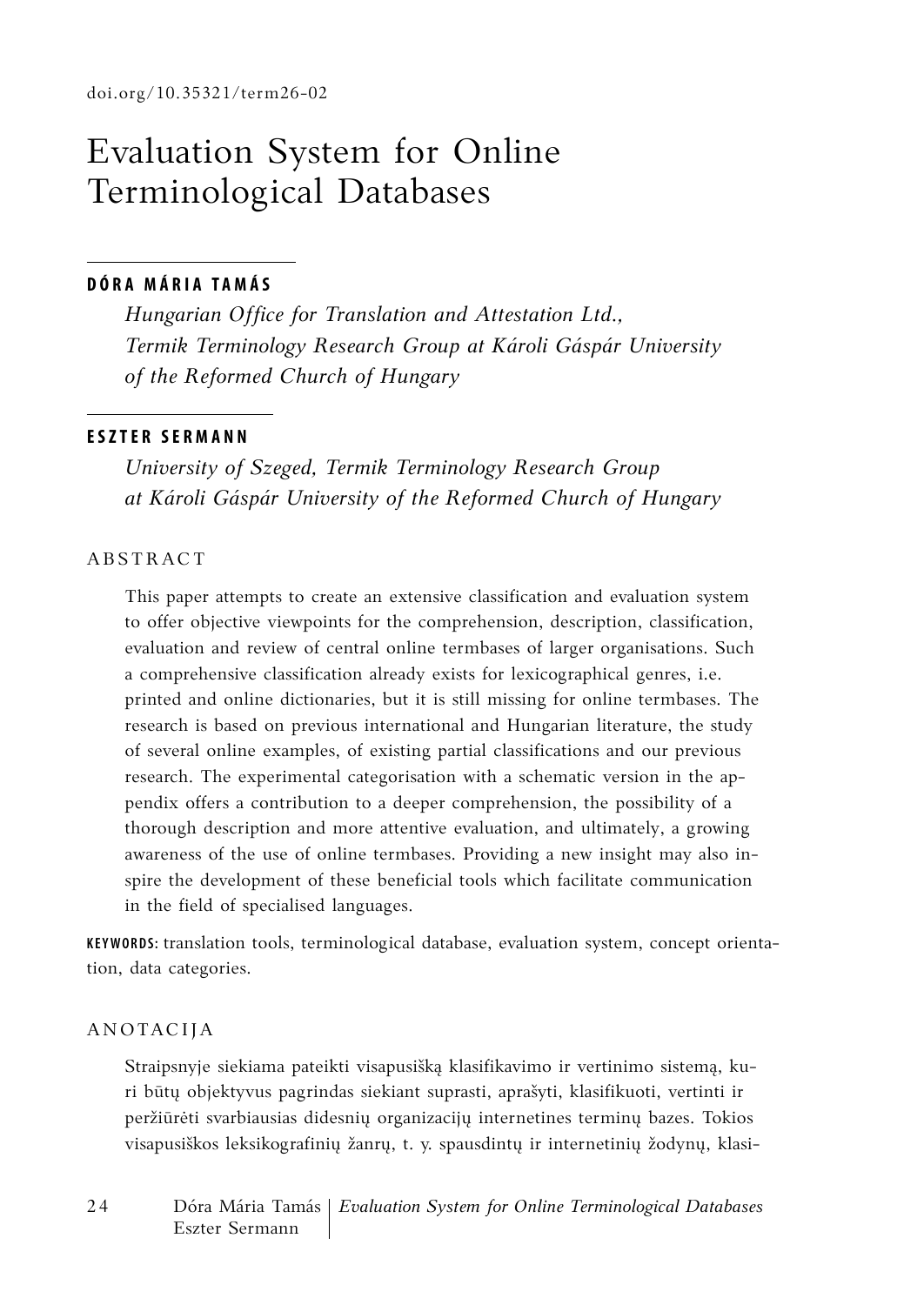fikacijos jau esama, tačiau internetinėms terminų bazėms taikomos klasifikacijos nėra. Tyrimas grindžiamas Vengrijoje ir kitose šalyse paskelbta literatūra, kelių internetinių pavyzdžių ir dalinės klasifikacijos analize, autorių atliktais tyrimais. Bandomasis skirstymas į kategorijas taikant straipsnio priede pateikiamą schemą leidžia geriau suvokti, išsamiau aprašyti ir atidžiau įvertinti naudojimosi internetinėmis terminų bazėmis ypatumus, pagaliau – suvokti naudojimosi tokiomis bazėmis svarbą. Naujos įžvalgos gali paskatinti šias bendravimą specializuotų kalbų srityje lengvinančias priemones tobulinti.

**Esminiai žodžiai:** vertimo priemonės, terminų bazė, vertinimo sistema, orientavimasis į sąvoką, duomenų kategorijos.

#### INTRODUCTION

Today online termbases have become effective and almost indispensable tools for accurate professional communication and term usage. The termbase is a genre belonging to terminology as an applied linguistics discipline, and has unique features regarding its structure and content. "Terminology" is used in three senses (theory, methodology and collection of terms), its central category is the concept, and therefore it has a concept-oriented approach (Bessé et al. 1997; Fóris 2005). This can be seen in all three areas of terminology: in theoretical research, in methods used to analyse terms for conceptual comparisons, and organising data and terms in termbases (Tamás 2018).

Although termbases have some common features, they have been created for different purposes (e.g. language policy, company purposes, or as part of the work of international organisations), they contain concepts of different subject fields (e.g. legal, economic, medical etc.) and at different levels of detail, so it is easy to see that they present many differences. This is why it is not simple to create a generally accepted evaluation system that covers all aspects.

After surveying the relevant literature, this paper aims to offer a tentative system for examining and evaluating large online central databases according to relatively objective and comprehensive criteria. The evaluation criteria developed for printed and electronic dictionaries (Fóris, Rihmer 2007; Gaál 2012) formed the basis of our evaluation system. Dictionaries have a different approach as for principles of compilation and user interface, therefore new criteria or criteria filled with new content are necessary for studying and evaluating termbases.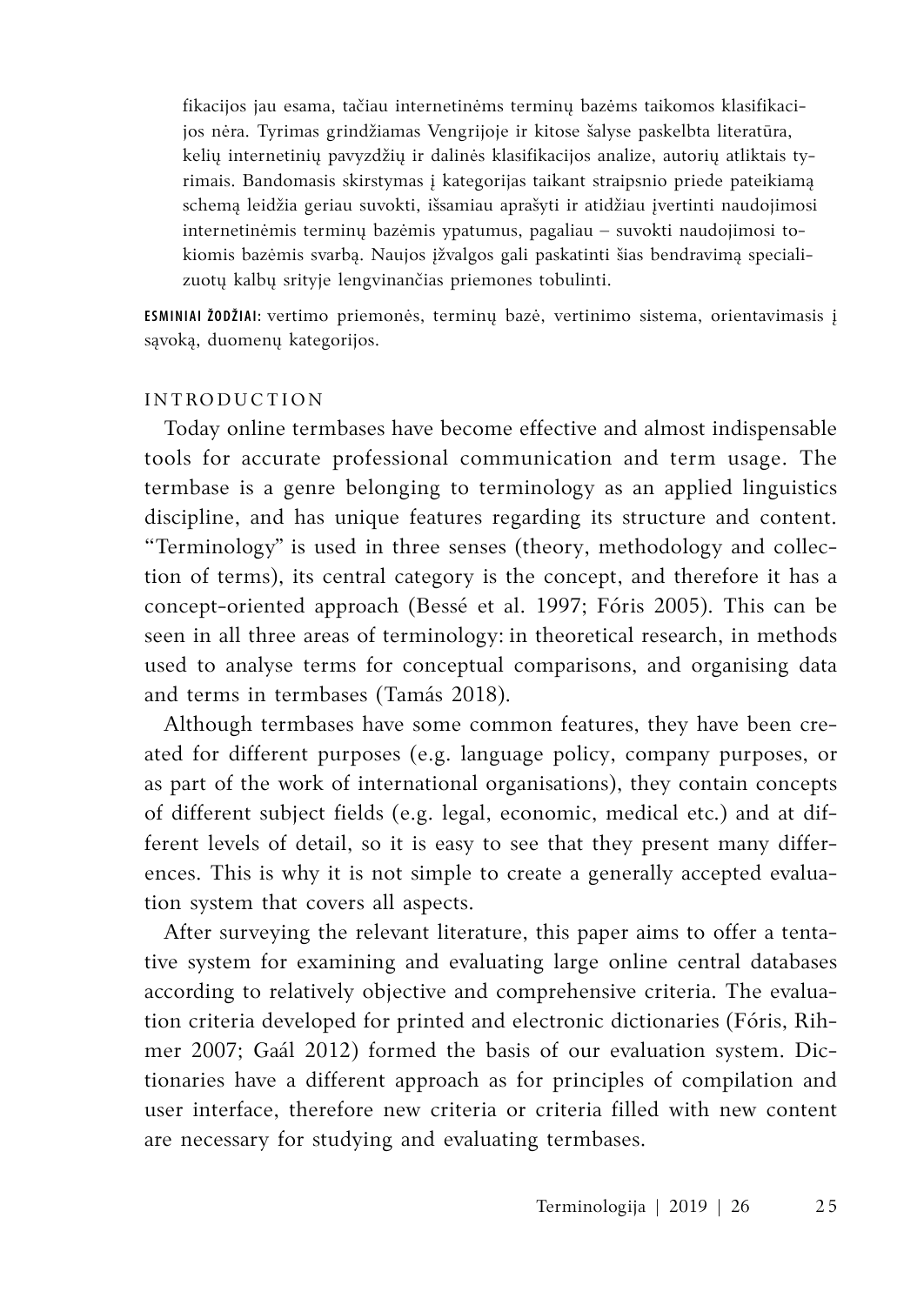## 1. LITERATURE REVIEW

In our previous studies we have created a definition of terminology databases, which proposed that a termbase is a collection of electronically stored terminology data, created from an onomasiological approach, based on mapping the conceptual system of the subject field. It contains terms and their definitions of one or several subject fields in one or more languages (Sermann, Tamás 2010: 113). As we observed, in the relevant international literature the terms *terminological databank and database* are often used as synonyms (e.g. Hartmann, James 1998), however in various studies *databank* is considered as a wider concept that includes *databases* (e.g. Cabré 1998; Sager 1990). Based on ISO's definition, it is a "database containing terminological data collection" (https://ttbs.isolutions.iso.org/obp/ui#:term:3.29). We have compared the characteristics of termbases and those of electronic dictionaries (Sermann, Tamás 2010) and have concluded that electronic dictionaries and termbases have some identical features and also some differences, the latter being summarised in Table 1.

#### **Table 1. Table summarising the features of online electronic dictionaries and termbases**

(Tamás 2014: 139; based on Sermann, Tamás 2013)

| <b>ONLINE ELECTRONIC</b><br><b>DICTIONARY</b>                                                                                                | <b>TERMBASE</b>                                                                                                                                                                                                                                |  |
|----------------------------------------------------------------------------------------------------------------------------------------------|------------------------------------------------------------------------------------------------------------------------------------------------------------------------------------------------------------------------------------------------|--|
| semasiological principles                                                                                                                    | onomasiological principles                                                                                                                                                                                                                     |  |
| central element: the word or linguistic<br>sign                                                                                              | central element: the concept which is<br>designated by the term and expressed<br>in the definition                                                                                                                                             |  |
| lists meanings                                                                                                                               | renders data to the concept (the definition)                                                                                                                                                                                                   |  |
| extra information:<br>e.g.: pronunciation (speaker icon),<br>example sentences taken from the<br>context dictionary, conjugation<br>of verbs | extra information:<br>information on the level of equivalence<br>(full, partial or lack of equivalence), and<br>on the equivalent provided (term, func-<br>tional equivalent, term candidate, stand-<br>ardised, harmonised, recommended etc.) |  |

The evaluation criteria for printed dictionaries (Fóris, Rihmer 2007; Fóris 2018) cover background information on the dictionary, information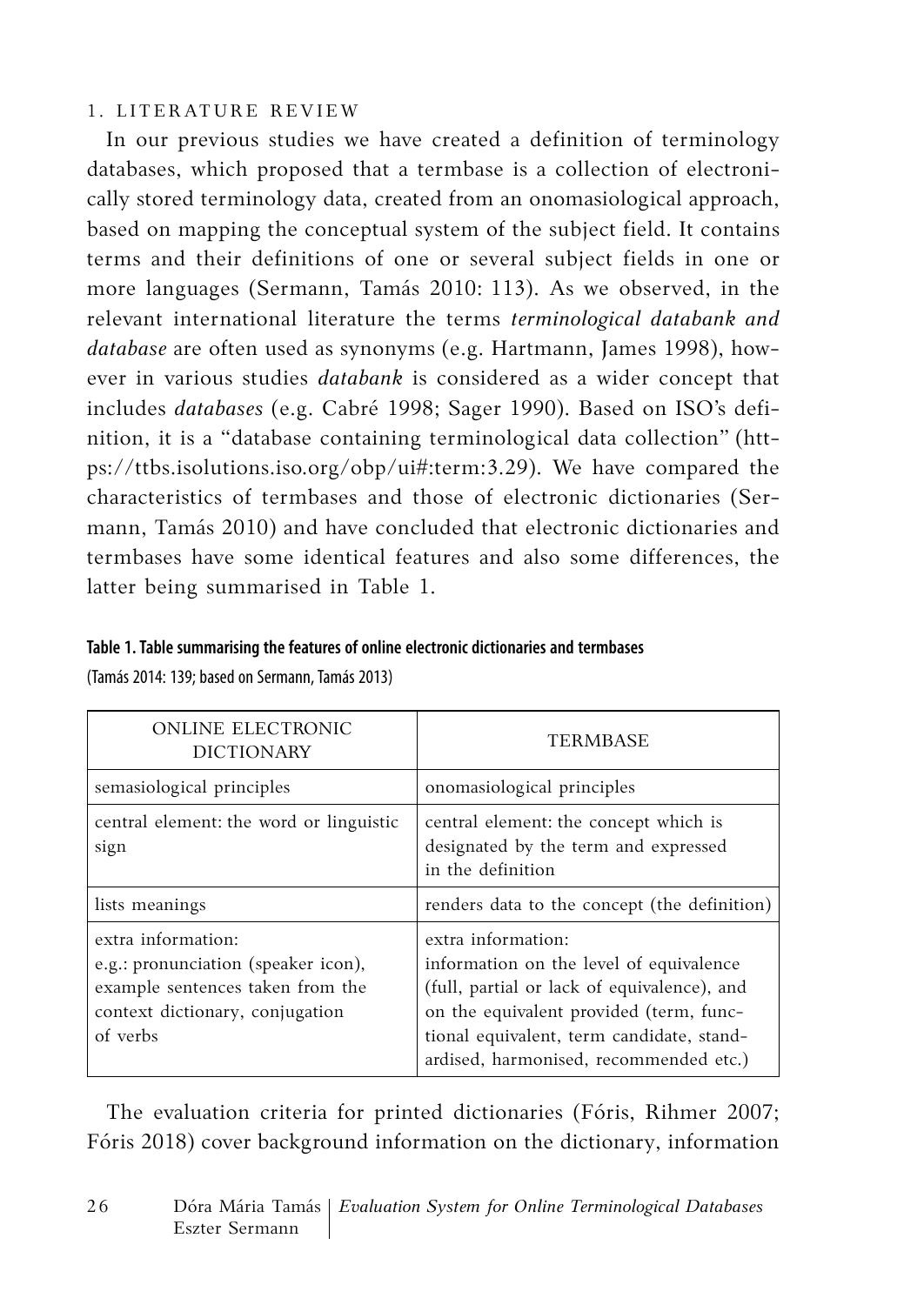on the content (mega-, macro-, micro- and mesostructure), content elements (lexicological basics and linguistic information), and data of dictionary usage. The megastructure of a dictionary refers to the presence or lack or quality of the front matter (foreword, contents, instruction) and the sources used; the macrostructure is the organisation of lexical entries (e.g. alphabetical or thematic); the microstructure is the inside structure of lexical entries; and the mesostructure is the system of crossreferences.

The evaluation criteria for electronic dictionaries (Gaál 2012) contain elements to match the features of the reference tool, and these include the technical parameters of the dictionary, its embeddedness, the features of the search engine and the displaying of results.

| PRINTED DICTIONARIES<br>(FÓRIS, RIHMER 2007; FÓRIS 2018)                                 | ELECTRONIC DICTIONARIES<br>(GAÁL 2012)                                                                                                                                                     |  |
|------------------------------------------------------------------------------------------|--------------------------------------------------------------------------------------------------------------------------------------------------------------------------------------------|--|
| Background information                                                                   | Background information                                                                                                                                                                     |  |
| Structural information on the content:<br>mega-, macro-, micro- and mesostructure        | Structural information on content:<br>mega-, macro-, micro- and mesostruc-<br>ture, novelties: technical parameters,<br>embeddedness, price, features of the<br>search engine and results. |  |
| Information on the content: phonology,<br>grammar and semantics                          | Information on the content: phonol-<br>ogy, grammar and semantics, novel-<br>ties: <i>audio files</i>                                                                                      |  |
| Data on dictionary use: usability, access,<br>innovative features and wider social value | Data on dictionary use: usability,<br>access, innovative features and wider<br>value – <i>novelties: user friendliness</i> ,<br>updates and reliability                                    |  |

**Table 2. Main evaluation criteria for printed and electronic dictionaries** 

(Fóris, Rihmer 2007; Fóris 2018; Gaál 2012)

Some papers (Tamás 2010, 2014; Sermann 2011; Novák 2018) described specific termbases, others created various classifications and evaluation systems (Sager 1990; Arntz et al. 2014; Tamás 2014; Schmitz, Drewer 2017), but these are not suitable for comprehensive analysis in education, the training of translators or writing reviews. In this paper we use the following classification system for databases (see Table 3):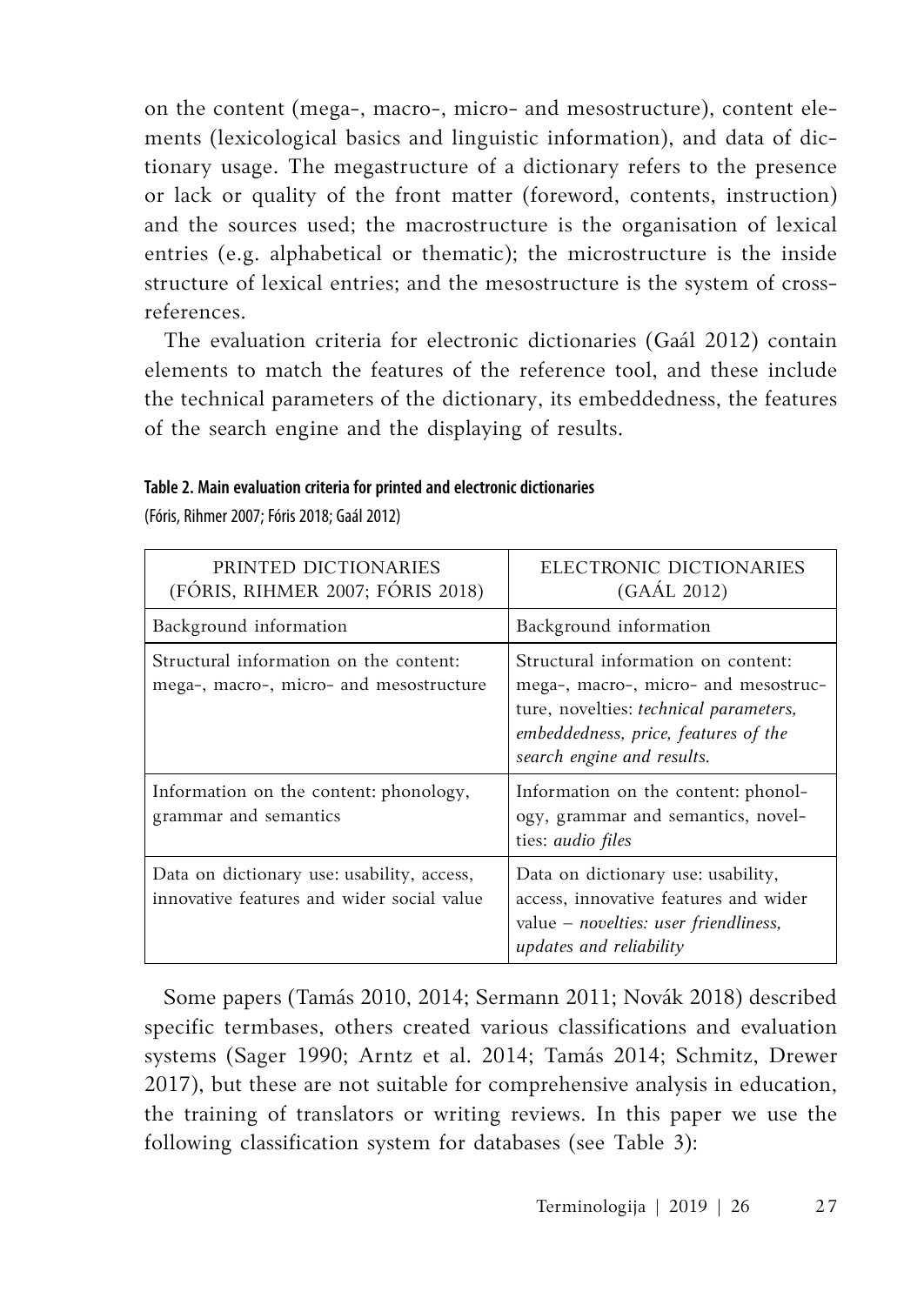**Table 3. A tentative classification of termbases** (based on Tamás 2014: 111)

| TYPE OF                                                                                         | <b>CONCEPT</b>              | <b>TERM</b>        | <b>NUMBER</b>                                                                                                  |
|-------------------------------------------------------------------------------------------------|-----------------------------|--------------------|----------------------------------------------------------------------------------------------------------------|
| <b>TERMBASE</b>                                                                                 | <b>ORIENTED</b>             | <b>AUTONOMY</b>    | OF DATA FIELDS                                                                                                 |
| <b>SIMPLE</b>                                                                                   | necessarily appli-          | not necessarily    | their number does not                                                                                          |
|                                                                                                 | cable (or with              | applicable (resem- | reach the minimum                                                                                              |
|                                                                                                 | some hybrid fea-            | blings to a word   | (e.g. only term and                                                                                            |
|                                                                                                 | tures)                      | list)              | subject field)                                                                                                 |
| TRADITIONAL                                                                                     | necessarily appli-<br>cable | applicable         | traditional number of<br>data fields present, a<br>definition in at least<br>one language                      |
| <b>COMPLEX</b><br>(sometimes called<br>knowledge base or<br>terminology in-<br>formation system | necessarily appli-<br>cable | applicable         | traditional number of<br>data fields present, and<br>further pieces of<br>knowledge (concept<br>maps, corpora) |

According to the above classification e.g. the Termin (https://jogi-terminologia.im.gov.hu/), the termbase of the Ministry of Justice of Hungary, belongs to the category of simple termbases. It has entries in four languages (Hungarian, English, French, German), in a simple, table format. It contains information on the domain and subdomain, with occasional explanations added recently (including: source, definition, example sentences), but does not feature any other data field, and the entry does not mark a main term (which would be important for term autonomy) only showing one version. In its present form, the UNTERM (United Nations Multilingual Terminology Database, http://untermportal.un.org), also belongs to this category. This interinstitutional database was made public in 2014, and only offers a limited amount of information on terms. EUROTERMBANK, a database created on an EU initiative to facilitate the accession of new member states from 2004, also had just a few data categories (e.g. term type, grammatical part of speech, collection, domain, editors) (https://www.eurotermbank.com/) and in its new version contains collections of different domains. Another simple database is Euskalterm, created by the Basque Centre for Terminology and Lexicography (UZEI) (http://www.euskadi.eus/euskalterm/). The Centre merged their previously published terminological dictionaries to create the database in 1987, and in 2001 declared it to be the Basque national termbase. Its structure

2 8 Dóra Mária Tamás *Evaluation System for Online Terminological Databases* Eszter Sermann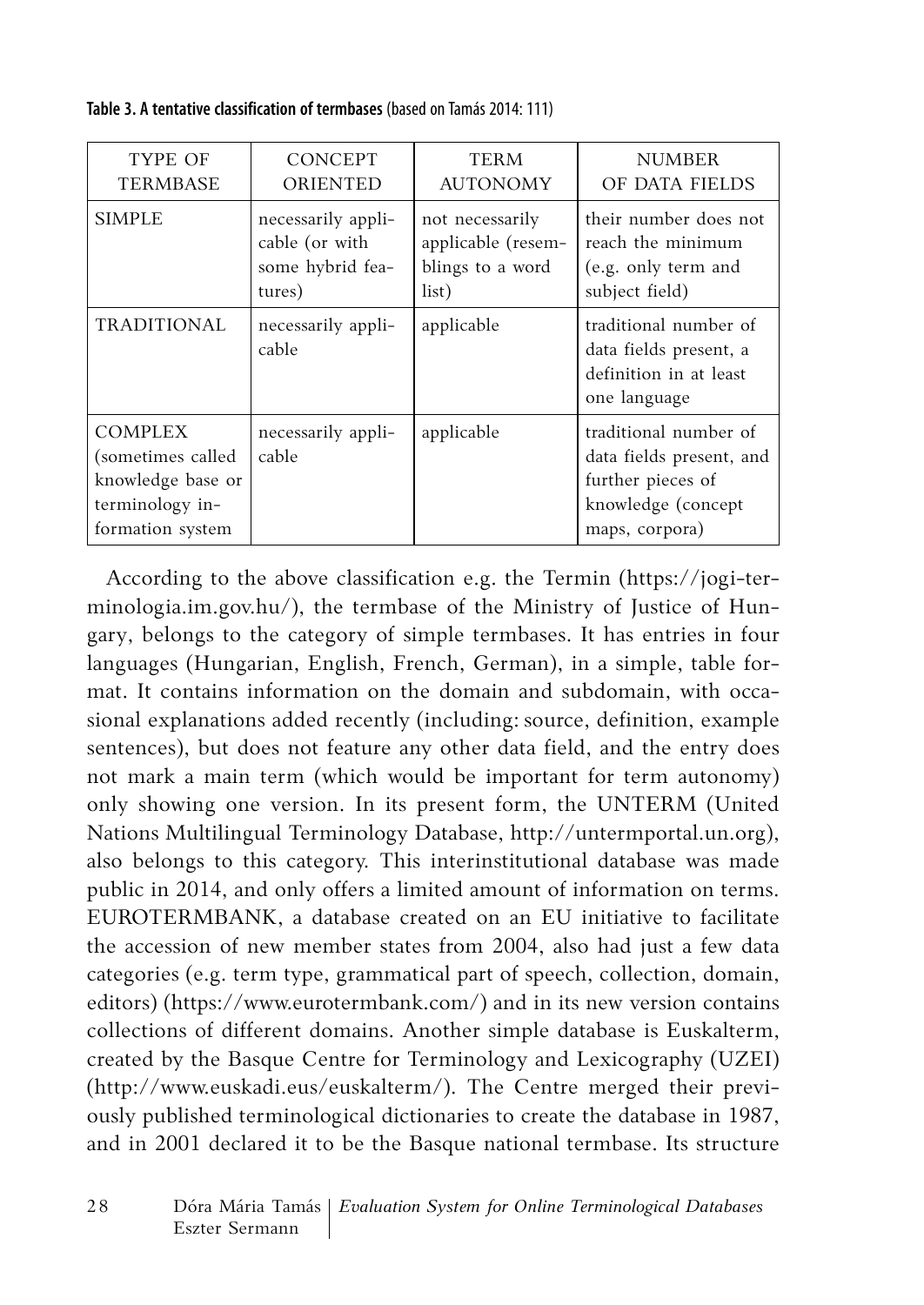resembles a word list, some data sheets lack a definition, but all of them show a domain, the source of terminology data and the year of recording the data (for details see Sermann 2013). The existence of these termbases is often gap-filling, of vital importance and great value, especially for minor languages.

The traditional type of termbases include the bistro (Novák 2013; Tamás 2013), which is a terminology database initiated by Bolzano, an autonomous county, and maintained by the EURAC Research Centre (http:// www.eurac.edu/en/research/autonomies/commul/Pages/default.aspx). The database contains legal and public administration terms in Italian, German and Ladin (http://bistrosearch.eurac.edu/). The entries are detailed, contain several data categories, provide a definition in at least one language, and the results of a search are shown in such a way that concepts are displayed separately. One of the oldest databases is the Swiss Termdat (www.termdat.ch), which was established in 1987 and has similar features (Novák, Tamás 2013). The termbase of the EU, IATE (https://iate.europa. eu/home) also belongs to this category, but in this database definitions can be substituted by contexts. The Serbian database promoting Serbia's accession to the EU, Evronim (http://prevodjenje.mei.gov.rs/evronim/ index.php?jezik=engl) also has mostly features of a traditional termbase. The SAPTerm (www.sapterm.com) has a user interface that shows some new features too, and also belongs here (see Tamás 2015) (http://www. eurac.edu/). Cercaterm, the termbase of the Catalan centre for terminology (TERMCAT) can also be regarded as a traditional terminology database (https://www.termcat.cat/ca/cercaterm). Its main language is Catalan, and it shows equivalents in Spanish, French, English and Italian. Entries contain the definition of the concept, a term in Catalan, its grammatical category and some other language equivalents.

Complex termbases entail concept maps and corpora as well. One example is the Eohsterm knowledge base (www.eohsterm.org) (Tamás 2010), which contains a concept map and the aligned texts of the analysed laws as well, but has not been updated since its creation. WIPO Pearl (https:// www.wipo.int), the termbase of the UN World Intellectual Property Organisation, is an excellent example of using a concept map. It contains data in ten languages, and terms can be searched using the linguistic search or the concept map search. In addition, in case of a not yet worked out term, one can find the results of machine translation with indication.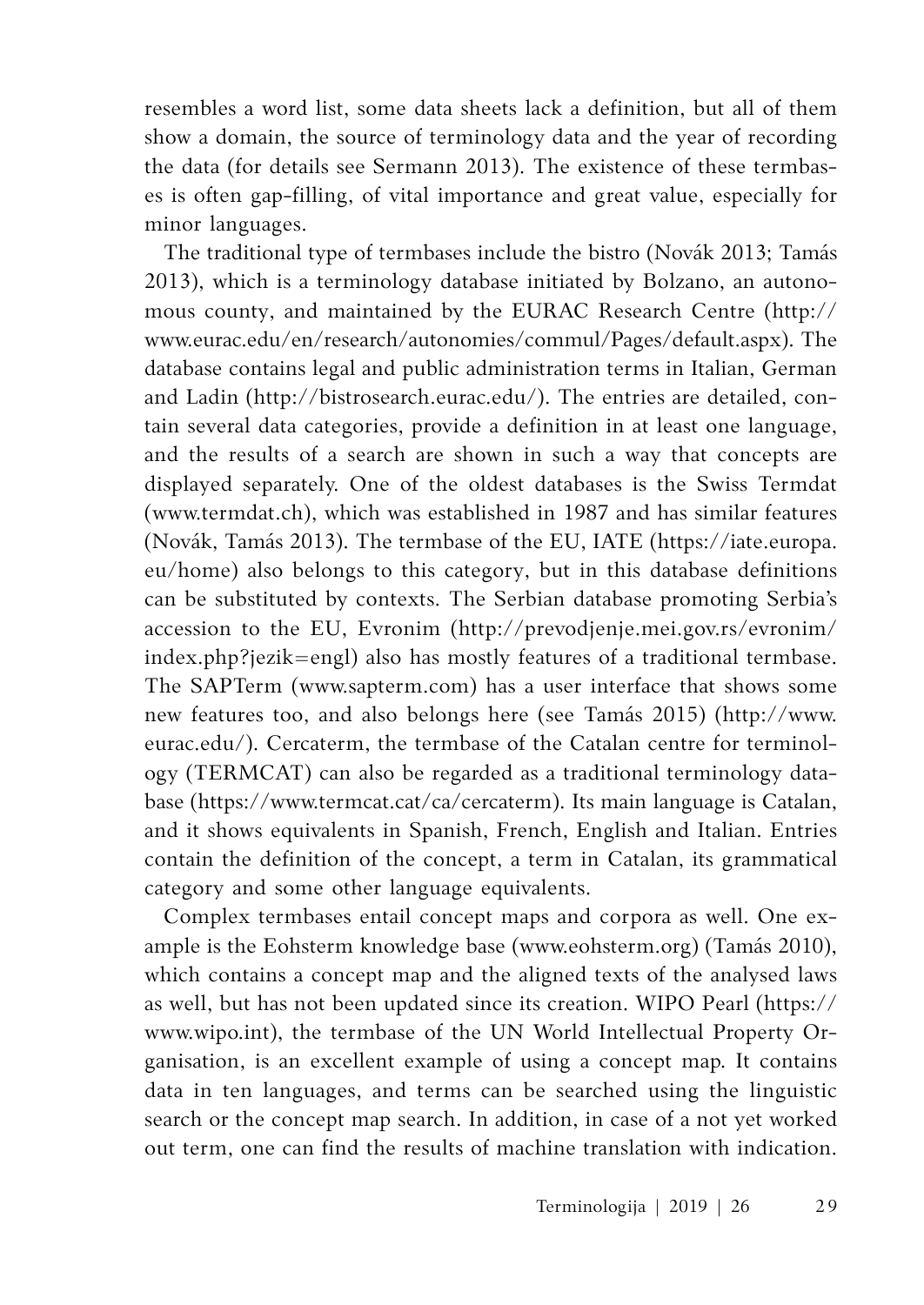We have tried to analyse a wide range of termbases, altogether 17 termbases, though it could be completed by tools available in certain areas, like Russia or Asia (for instance China).

It is important to bear in mind that this evaluation system concerns the user interfaces of large central online databases, and does not entail the study of termbanks created by terminologists vs. translators, the individual file or even the server based termbases, a description of the steps to create these, the analysis thereof and the description of complex terminology management systems (Arntz et al. 2014; Bowker 2015: 307; Drewer et al. 2014; Schmitz, Drewer 2017). The above mentioned publications took the needs of everyday use as their starting point and did not generalise their evaluation criteria for more general research purposes.

## 2. EVALUATION SYSTEM FOR ONLINE TERMINOLOGICAL DATABASES

#### **2.1. Background information on central termbases**

The study of the general background to a database may start out from a review of the termbases of the given domain. Previous versions may reveal the historical background of the termbase, and if it has a predecessor (for example as in the case of EURODICAUTOM and its successor IATE). This can be studied from various aspects. For example, Sager (1990: 165–167) looks at technological advancement and distinguishes first generation termbases (word oriented, designed for internal use, from the 1970's) and second generation termbases (that appeared in the 1980's, when the technological development enabled concept orientation and term autonomy to take place).

Another criterion would be if the termbase has a connection with other termbases: due to institutional background, data could be transferred within the organisation, there could be sub-centres (see the inter-institutional database of the EU, the IATE; Termdat, UNTERM).

A further criterion of the study of the general background could be the classification of the database based on subfields of terminology (language policy, translation and standardisation). In some cases the database is created under governmental supervision to fulfil the purposes of language policy (such as bistro, Termdat, Termium Plus, TermCat). In other cases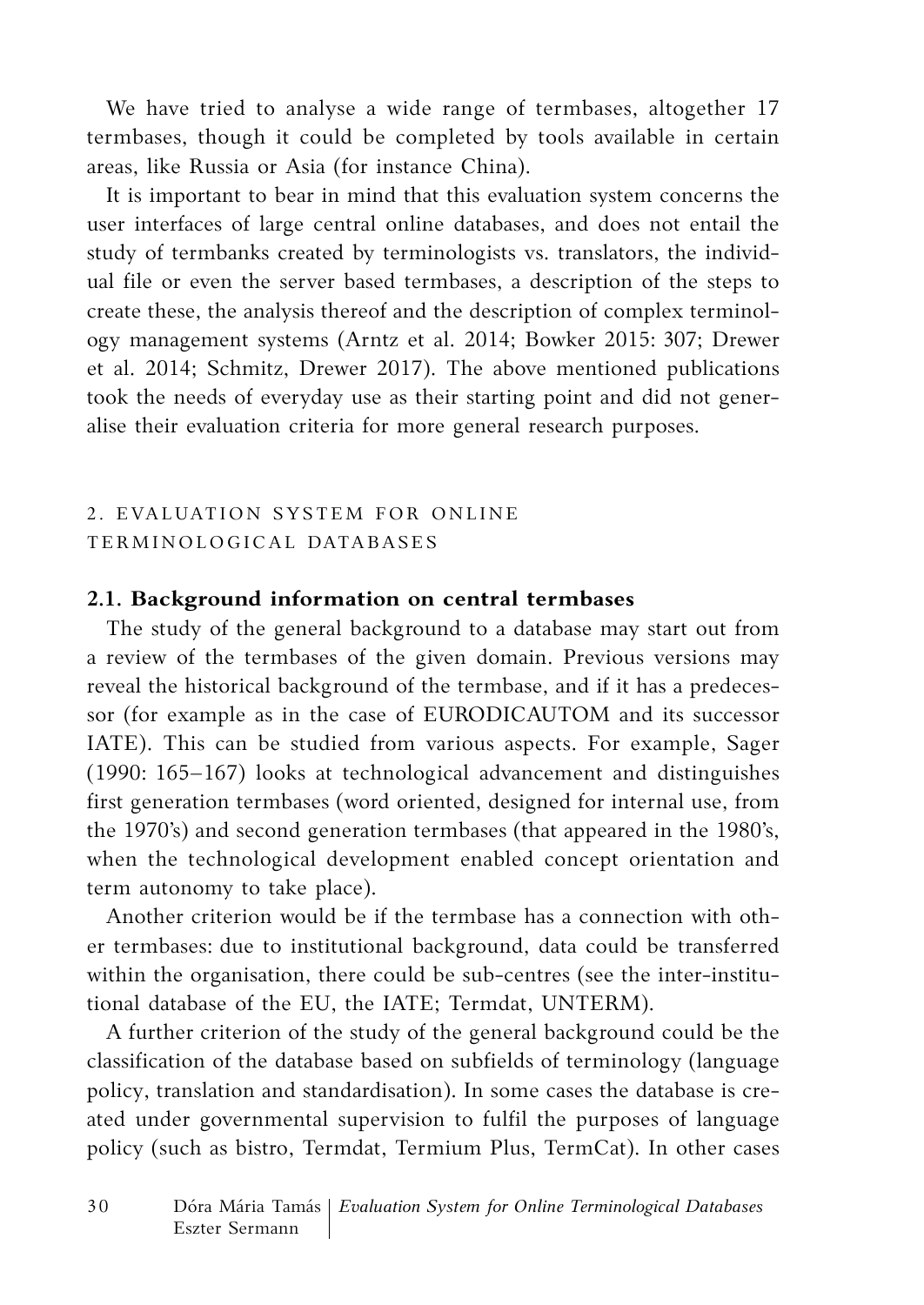the aim is the creation of an effective translation tool (e.g. IATE), or the terms created during the standardisation process are made public in the termbase (e.g. DINTerm; https://www.din.de). Often, databases are multi-purpose and they serve various functions at the same time.

When describing the immediate background to the termbase, we may scrutinise the features of the organisation that produced the database: its type, background, national or international scope, domains and available funding. One criterion could be whether the organisation that created the database is one of the typical groups that usually create termbases (Tamás 2019a: 267):

- international organisations (UN UNTERM, UN WIPO Wipo Pearl, EU – IATE, Eurotermbank);
- public administrative bodies (Federal Chancellery of Switzerland Termdat, Hungarian Ministry of Justice – Termin);
- research institutes and universities (EURAC Research bistro);
- translation agencies (the Canadian Translation Bureau Termium Plus).

The next step could be to study the target audience of the database (native speakers, speakers having a majority or minority status, translators or experts of a specific domain, e.g. engineers, lawyers, doctors etc.).

Furthermore, based on the intended purpose of the database, termbases may be distinguished on the basis of their descriptive features of informative nature and prescriptiveness of normalising nature (Tamás 2019b: 110).

## **2.2. Technical parameters of a termbase**

Technical parameters include those that are accessible for viewers, i.e. the user interface, and do not include those that require knowledge about the internal structure of the database or the background to its creation, unless they are published otherwise. Being familiar with the internal structure of the database, we can decide whether the termbase fulfils the hierarchical three-fold structure required by the terminological approach (entry level – language level – term level); or if it has a structure of a database network, a simple database or a relational database (Sermann, Tamás 2010). We also need the background information to determine the extent to which the full data content of the termbase is accessible, or if the data is stored in one or more data repositories, and in what way.

Large central online databases usually have their own bespoke way of displaying the content. However, there may be hybrid solutions, e.g. the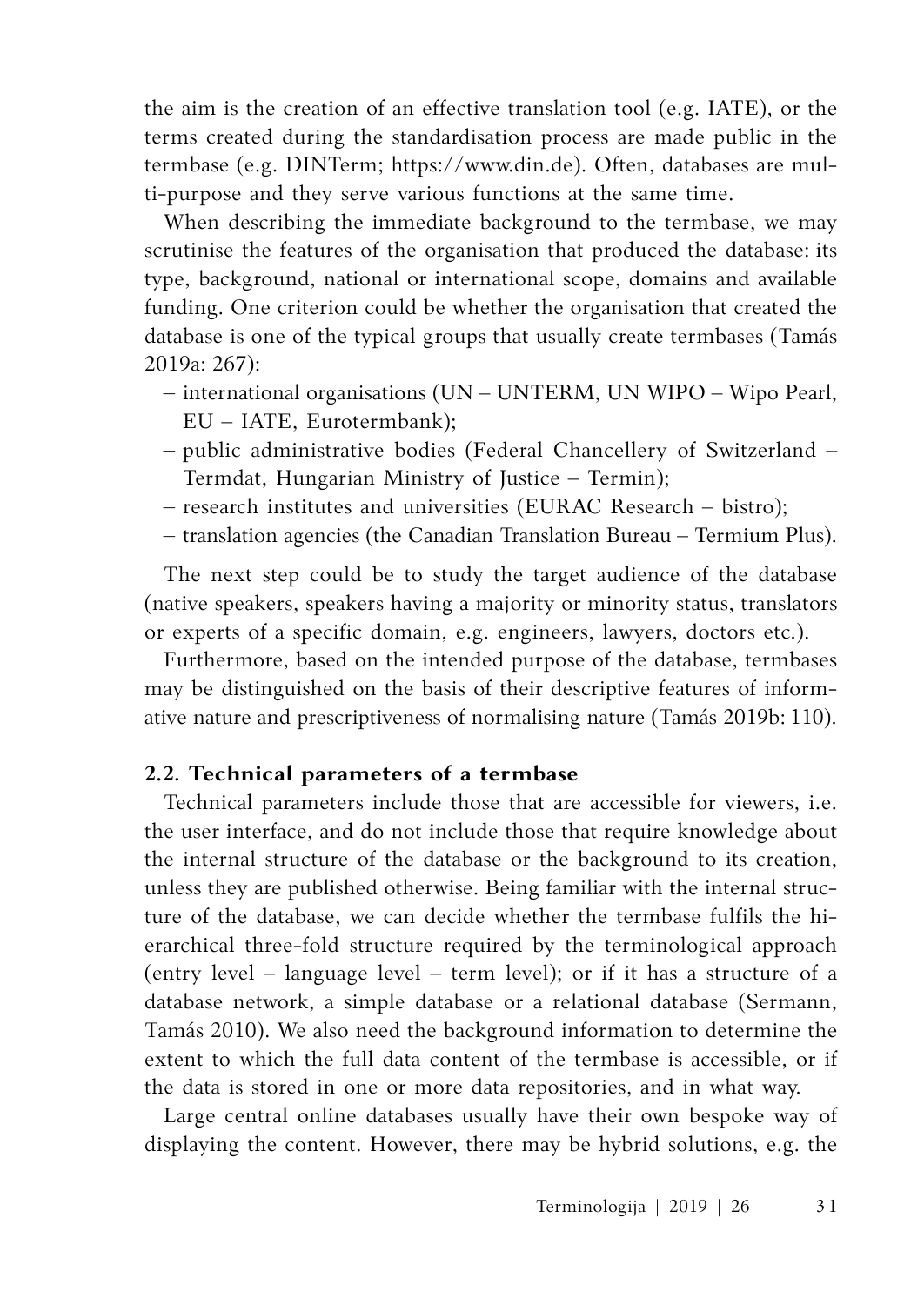bistro termbase of South Tyrol, where the detailed information stored in the SDL Trados Multiterm software may also be accessed behind the user interface. Starting from this year, the Verwaltungsglossar (https:// www.sprachressourcen.at/verwaltungsglossar/), created in cooperation with the University of Vienna and containing 700 terms can already be accessed in Excel, TBX and pdf format, in SDL Trados Multiterm file format and through the online Quick Term software, and, what is more, also in the form of an app. Other databases allow users to download some of their content (see Download IATE: https://iate.europa.eu/home). Databases are becoming more modern and technologically sophisticated, and may allow users to access the data using various devices, for instance a smart phone or tablet in the case of WIPO Pearl (https://www.wipo.int/reference/en/ wipopearl/news/2019/news\_0003.html).

### **2.3. Information on the content of the termbase**

### 2.3.1. General features of the database

For the purpose of studying the general features of termbases, we have grouped them relating to the applicability of the terminological approach and the structure of databases into two: one group for the more general, main features and one for the more detailed and specific ones.

In the first group we started with analysing whether the linguistic data have been recorded in the database keeping the concept-oriented approach in mind. In some cases we might witness the semasiological approach (based on the word or linguistic sign) being mixed with the concept-oriented approach, and as a consequence term autonomy is not fully observed or lexicographical tools are added (see the word list characteristics of EUROTERMBANK or the additional list of dictionaries on the website of the SAPTerm or Termium Plus database for further purposes, but not constituting part of the termbase) (see also Sermann, Tamás 2013; Tamás 2015). The Termium Plus termbase does not offer a separate hitlist with the indication of domains as a stepping stone, but offers a data sheet containing record 1, record 2 and so on. Based on the above we can distinguish between purely onomasiological termbases and termbases that have some kinds of semasiological features as well in their make-up.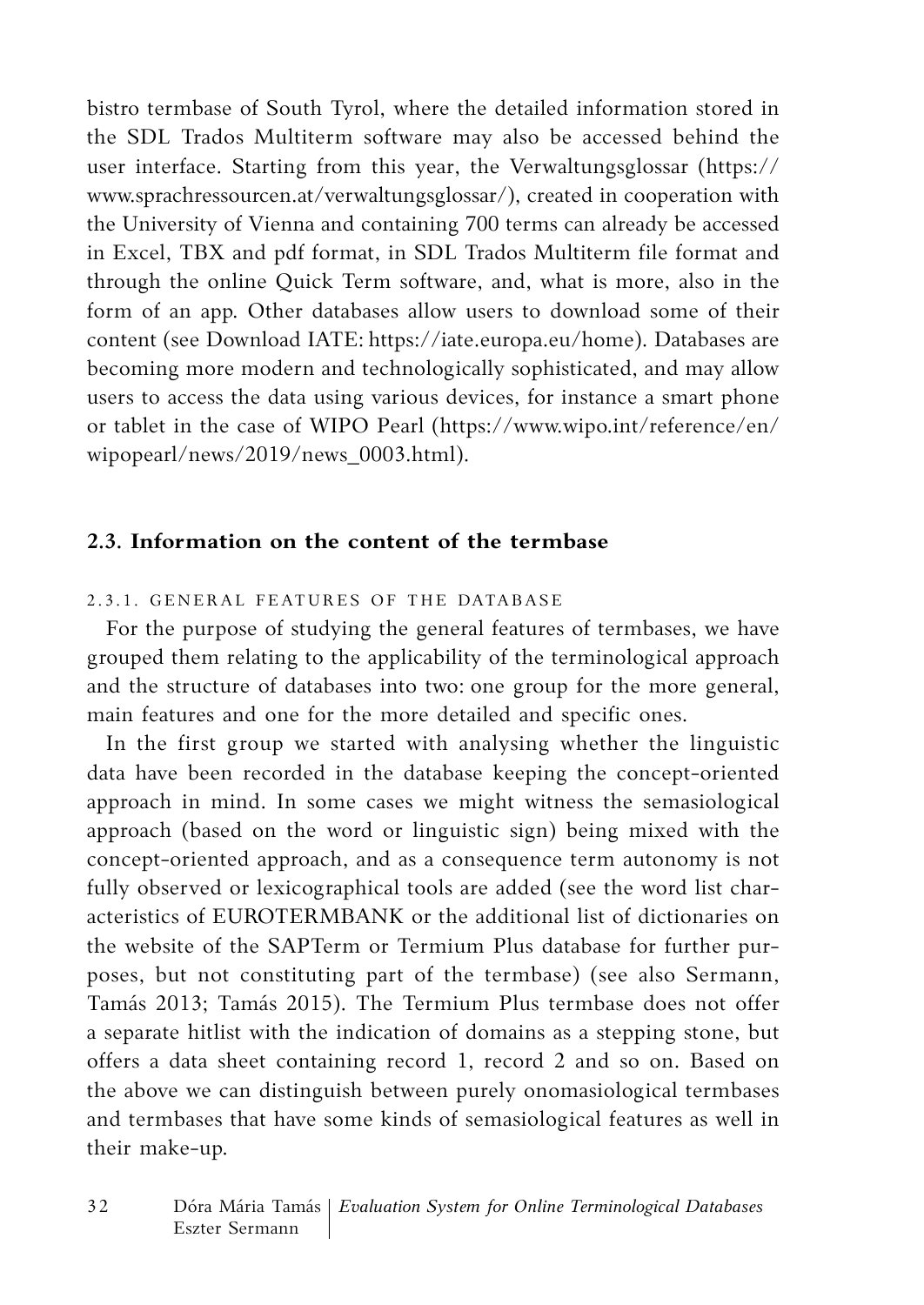Still discussing general features, in chapter 2, Table 3 of this paper, we group termbases into three categories based on their structure and the details included in entries: simple, detailed traditional, and complex termbases that contain extra information such as a corpus or concept maps.

#### 2.3.2. Detailed analysis of the structure of termbases

Based on the analysis of their structure, termbases can be grouped in several sub-groups. We have matched these tentatively with the dictionary categorisation found in Table 2, and established what the equivalent feature is to the megastructure, macrostructure, microstructure and mesostructure in termbases. We have decided to apply this set of criteria created for vocabularies despite the different content of termbases. As we observed, the hierarchical structure corresponding to the level of microstructure is not necessarily visible on the visualisation surface, for example the term or the definition can be set on two different levels (though it can be contained by the user's manual). On the other side, users socialised on either traditional or online dictionaries could have in the case of a transparent structure more reference points and the differences were unequivocally revealed. This could be solved by a more transparent surface for external users.

In line with this, at the level of the megastructure, we can examine whether we find any information about the use of the termbase, such as a user's manual, help page, frequently asked questions, description of the purpose of the termbase, the domain, target audience, work method, number of languages and the multilingual coherences between them, domain and sub-domains; or any other informative tool, such as a forum or chat service to help users (see SAPTerm: chat, SAP Community, SAP Help Portal). For instance, the IATE database informs us of the number of terms and entries, the number of searches done on the previous week, and modifications (new entry, deletion, editing).

Databases also inform users of the copyright aspects of the termbase. The user interface of a termbase is considered a collection, and therefore is protected by copyright, with special emphasis on its structure and organisation of data, and consequently its screen display cannot be copied or published freely.

On the level of the macrostructure, we can analyse the search options offered by the termbase: simple or complex, and within the latter, based on the term, the domain and sub-domain, fragment, or the linguistic search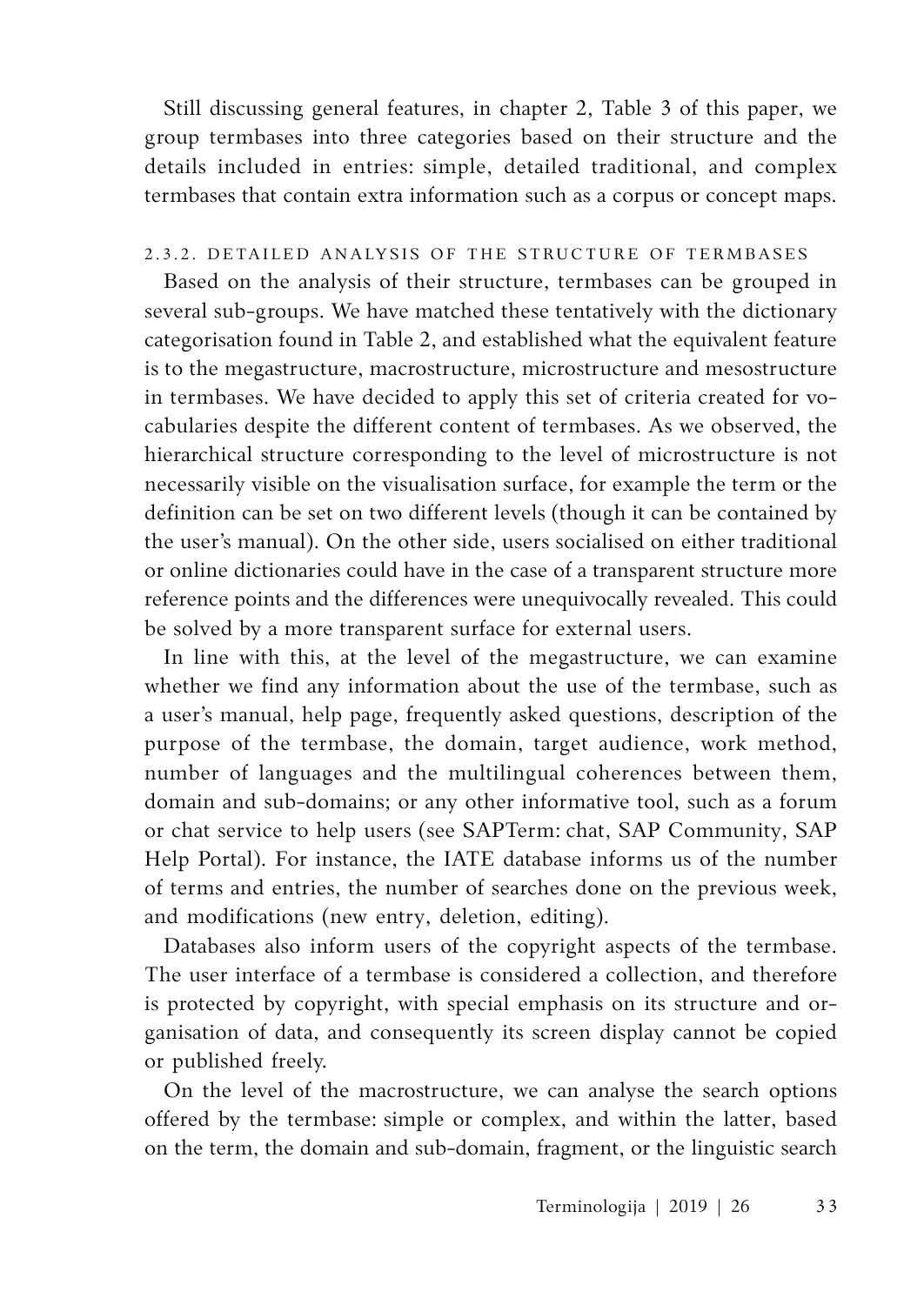may also be complemented with a search in the concept map (e.g. the WIPO Pearl) or in the corpus. The database may offer various filters, for example, in bistro we can search individual areas of legislation, languages and geographical distribution (i.e. spoken in Germany, Austria or Switzerland). The database also offers the possibility to save our filter settings; and the integrated feature to detect the language may also be useful.

As a result of the search, most databases display a hitlist, and we may study the method used to display results and the organisation of data. For instance Termium Plus does not offer a separate list with the indication of domains as a stepping stone, but a data sheet containting record 1, record 2 and so on. At this point we already have some information about the nature of the data: is it only textual or are there illustrations or multimedia as well? It might also offer to search Google images (such as WIPO Pearl). It might also enable interoperability with other data repositories (for instance the IATE and the EURLEX legal repository, the WIPO Pearl and the Patenscope database of patents).

At the level of microstructure, the number of data categories is a clear indicator of the extent of detail in the database. It can be seen whether it contains minimal information or if it is a well developed, detailed data repository; and this information is grounds for evaluation for the user.

When we examine data categories, from a structural point of view we can differentiate between mandatory and optional data fields. It is always a crucial aspect whether the definition can be substituted by the context.

The relevant literature, standards and best practices (see Drewer et. al. 2014) can help us decide which are the most important data categories as per the principles of compilation, and we can also compare existing termbases (e.g. if possible also on the basis of their hierarchical organisation – respecting the entry level, language level and term level, for details see: Drewer et. al. 2014). Arntz et al. (2009: 233) claim that a simple termbase contains the following data fields: subject field, language, ID number, other codes, the term, linguistic features, definition, context, notes, synonym, data of the editor, date, source. Arntz et al (2014: 229– 238) however contains a more complex description, that already meets the requirements of modern terminology management.

Owing to the concept oriented nature of a termbase, the definition undoubtedly plays a central role beyond the term, while equivalence is not always a separate category. The other frequent data categories include: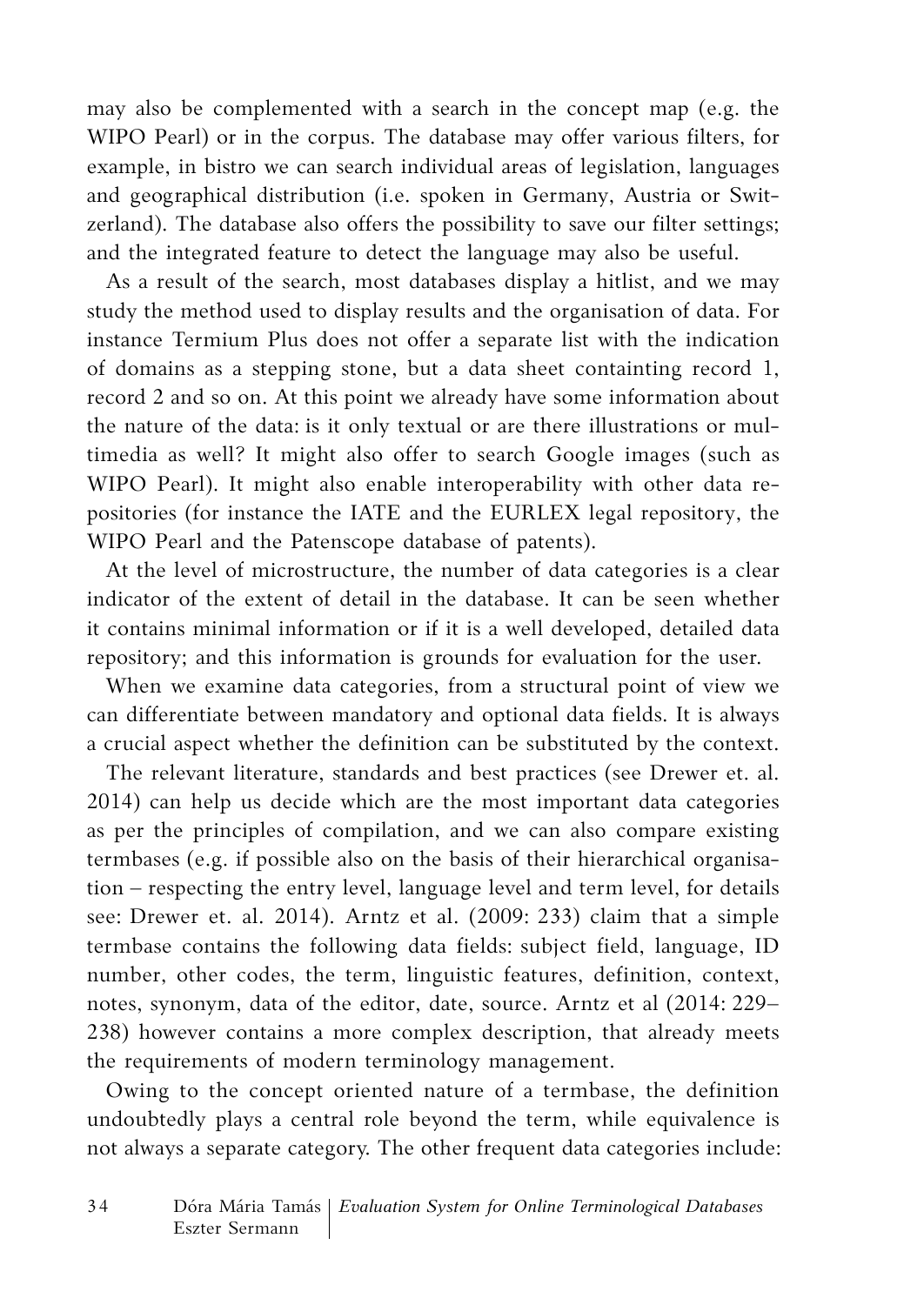- term status (main term or head term, synonyms in a separate entry or not) and types of relations with related terms (superordinated, subordinated or co-ordinated terms);
- reliability and validated status;
- the use of various labels: geographical distribution; document type (e.g. passport such as in Termium Plus); special terms related to the confederation or cantons can be "flagged" (in Termdat); acceptance (recommended, forbidden, standardised); whether it was confirmed by the terminology committee (in bistro); archaic (in IATE: obsolete);
- illustrations and other multimedia;
- linguistic features;
- context and collocations.

If we look at ISO standards on preparing termbases we can find recommendations specifically about the data categories in the ISO 12620:2019 standard titled Management of terminology resources - Data category spec*ifications*. In the version published in 1999, the following ten data categories were defined: the term, information on the term, equivalence, domain, descriptive data categories on the concept, conceptual relations, conceptual structures, notes, information on the documentation, administrative information. The key data categories are: the main term, the input date and the source (Sermann 2013). Later with the purpose of unification the *Data Category Registry* was published on www.isocat.org parallel to the standard of 2009. This was an open forum which listed a total of approximately 590 data categories, including overlaps, (for details see Schmitz 2012; Tamás 2014: 103). Currently the www.isocat.org website is replaced by http://www.datcatinfo.net, which is a *Data Category Repository (DCR)* developed according to the forthcoming ISO 12620:2019. This version itself does not contain concrete data models, only guidelines and requirements, acknowledging the differences in approach for developing language resources of different domains and needs which lead to variations in data categories. Though unification remains important to enable data exchange using the TBX file format, published on www.datcatinfo.net:

- data categories of the core module: date, note, term;
- data categories of the basic module: context, definition, external cross reference, grammatical gender, geographical usage, project subset, related concept, related term, responsibility, source, term location, term type, transaction type, xGraphic.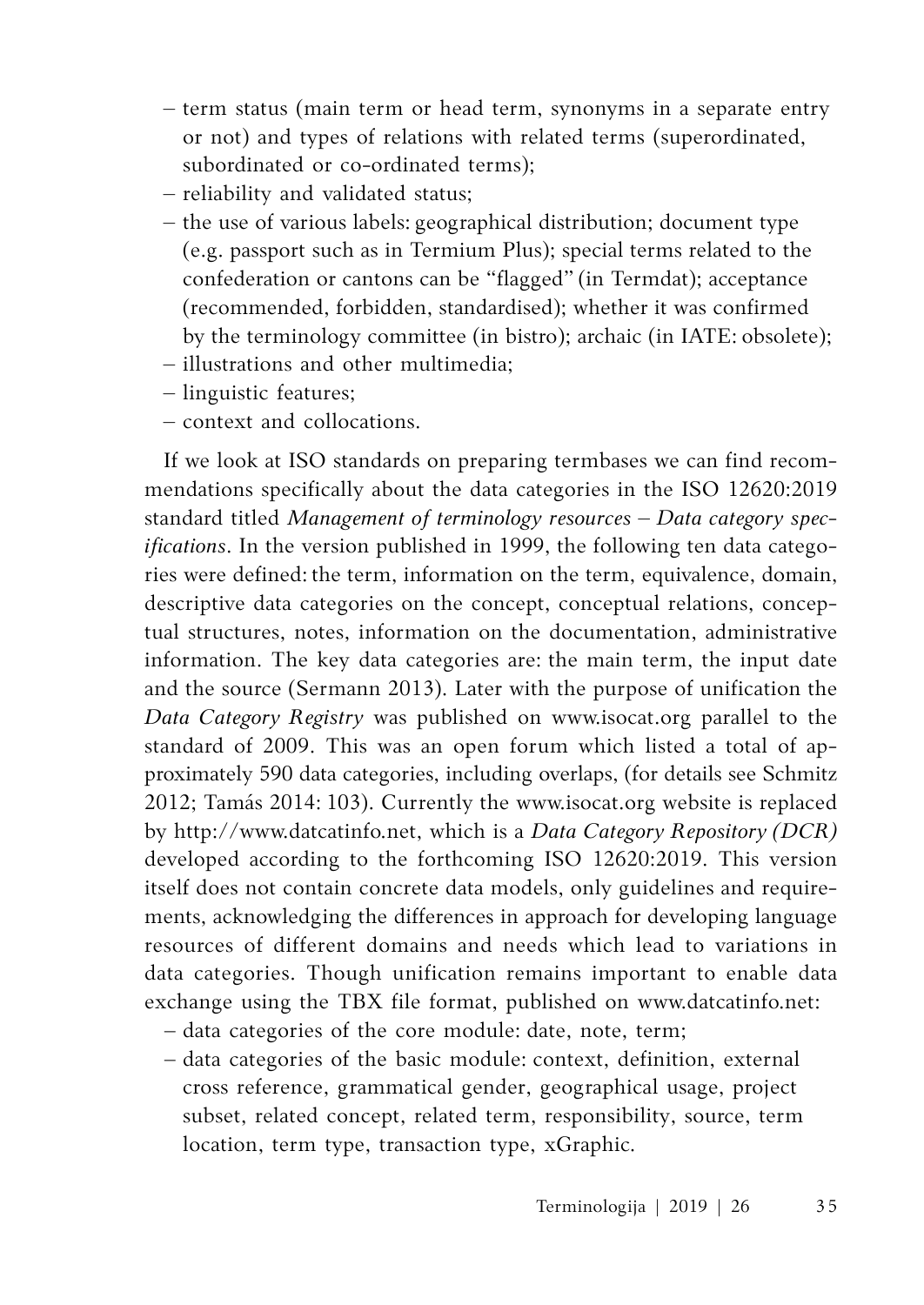An initiative of unified use of data categories of the creators of large databases in the organisation called JIAMCATT (see EU, UN, IMF; France Terme, Termdat, Termium Plus) aims to establish a common platform that provides a single central access to terminology resources, tools and databases (Maslias 2014; https://ec.europa.eu/education/knowledge-centre-interpretation/events/jiamcatt-2019\_en).

Concept orientation and term autonomy are not the only aspects in studying whether editing principles have been respected. Other aspects include data elementarity (i.e. if the termbase contains one data element in each data field) and data granularity (i.e. if the level of detail is balanced and the number of sub-categories is not too high) (Reinke 2012: 102; Arntz et al 2014: 239–241; ISO 16642: 2017).

In line with terminology as a discipline using different work methods and trends, the user interface of termbases also reflects various approaches. For instance, definitions may be in one or several languages. In some cases, all of the languages may use the same concept (such as in unified EU or international terms), and in this case featuring a definition in one language is sufficient. Another scenario might be when the aim is to show the findings of contrastive analysis. Different aims may also require different data categories. If the aim is to support standardisation (as for DINTerm), reference to standards is crucial, if the aim is to unify and harmonise term use or for translation oriented terminology work the following are important: indicating the status of terms, functional equivalents or term candidates, providing contexts or collocations. For instance bistro contains system-bound legal collocations linked to the main term (Chiocchetti 2019). Finally, if the aim is to serve language policy, a contrastive analysis of concepts is crucial (c.f. legal terms in bistro). However, there might be data necessary in case of some languages (e.g. articles in German) or data that depend on the domain (illustrations or multimedia might be necessary for medical or engineering domains).

As for the structure, the arrangement of data categories and the amount of data in each field may be different, or the first result may show a shorter version of the text and the user can expand the text if needed (such as in the case of bistro). This way the user can get a clearer picture of the entries.

At the level of the mesostructure, we can study the referencing system, i.e. the presence and appearance of internal links (within and across en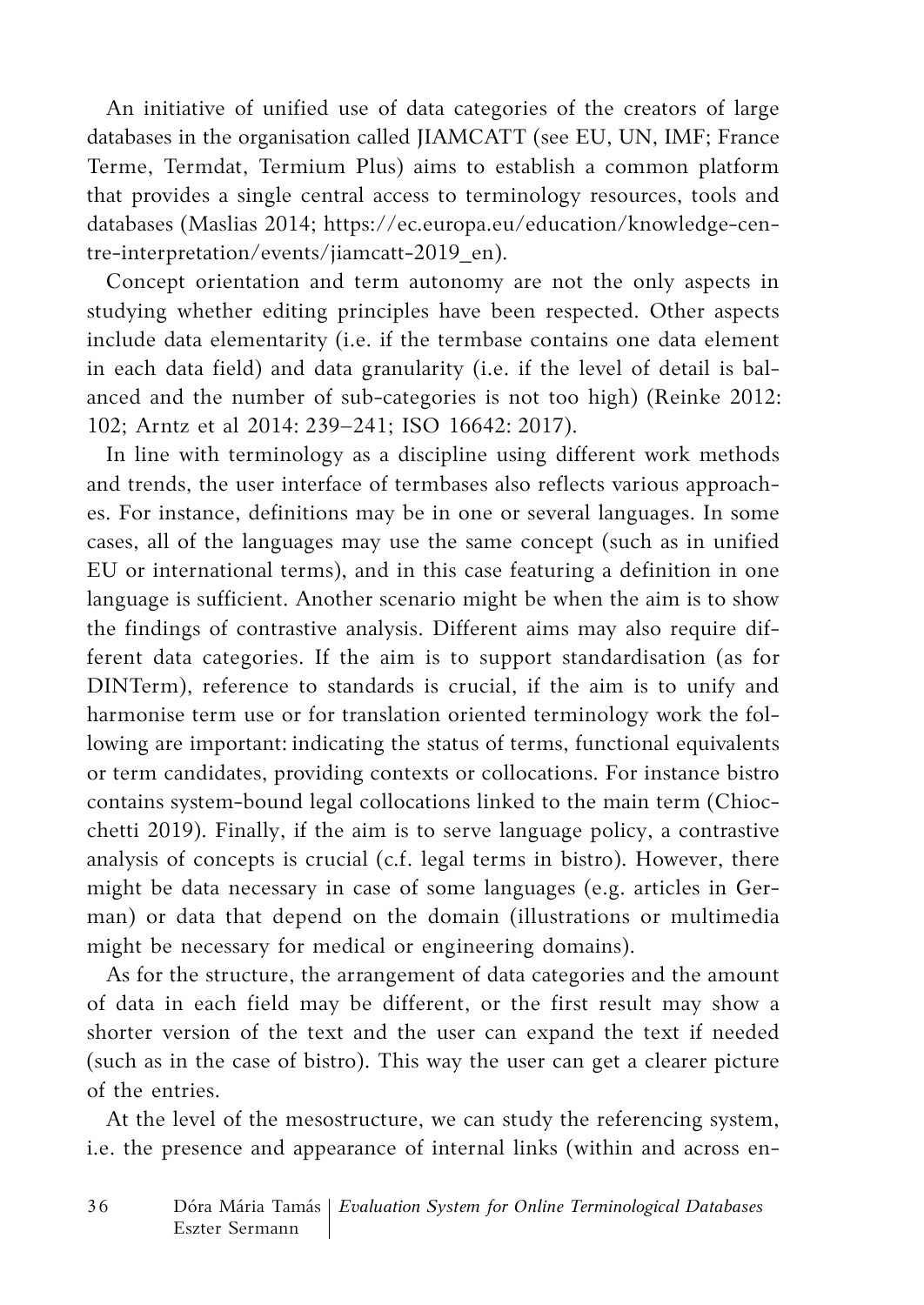tries) and external links (links to external websites). The use of internal links, i.e. links within the entry and to other entries, is part of the crossreferencing system, and this may be done in case of concepts by other forms, such as via a concept map. The display of external links may be different; the questions here are whether it can be opened in a straightforward way, if there is any description of its content (address, pathway), if it is permanent or if the use of one-off links is permitted.

#### **2.4. Information on the usage of the termbase**

Information on usage involves user friendliness of the termbase, the reliability of the data, the frequency of updates, the innovative nature of the database, its importance for the profession and value for society.

The user always prefers to open a tool that is easy to use, clear and provides the information quickly. From this aspect, the user friendliness of the database, which must be experienced across various platforms (c.f. technical parameters) is of crucial importance. If the database is meant to be understandable for the general public, it is advisable to avoid abbreviations (this was a major improvement in the current version of Termdat over its earlier version), searches should be easy and the use of visuals is also recommended. One aspect of visuals is how the reliability of data is shown, so that the user immediately obtains clear information on frequency and updates. This is not only applicable to the reliability of data, but also to the quality of the data of the termbase. When making judgements on quality, we need to rely on the current form of the termbase, and it is not always apparent whether the data are indeed up-dated, checked and validated. The up-to-dateness can be shown in various forms, for instance through the date of recording, or moreover the validated state in a explicite mode for example: in the IATE stars indicate reliability, in the bistro termbase a fivepoint scale shows the same, and standardised terms have the top score; the WIPO Pearl uses a four-point scale for the same purpose.

In order to increase reliability, the selection and proper documentation of sources is crucial (for example, preference can be given to documents that have a permanent, DOI identifier). It is also important whether the termbase producer is working with and internal and/or an external network of experts (SAPTerm).

Another aspect of reliability is the editing methods applied in editing data (does it offer a possibility to submit suggestions, whether internal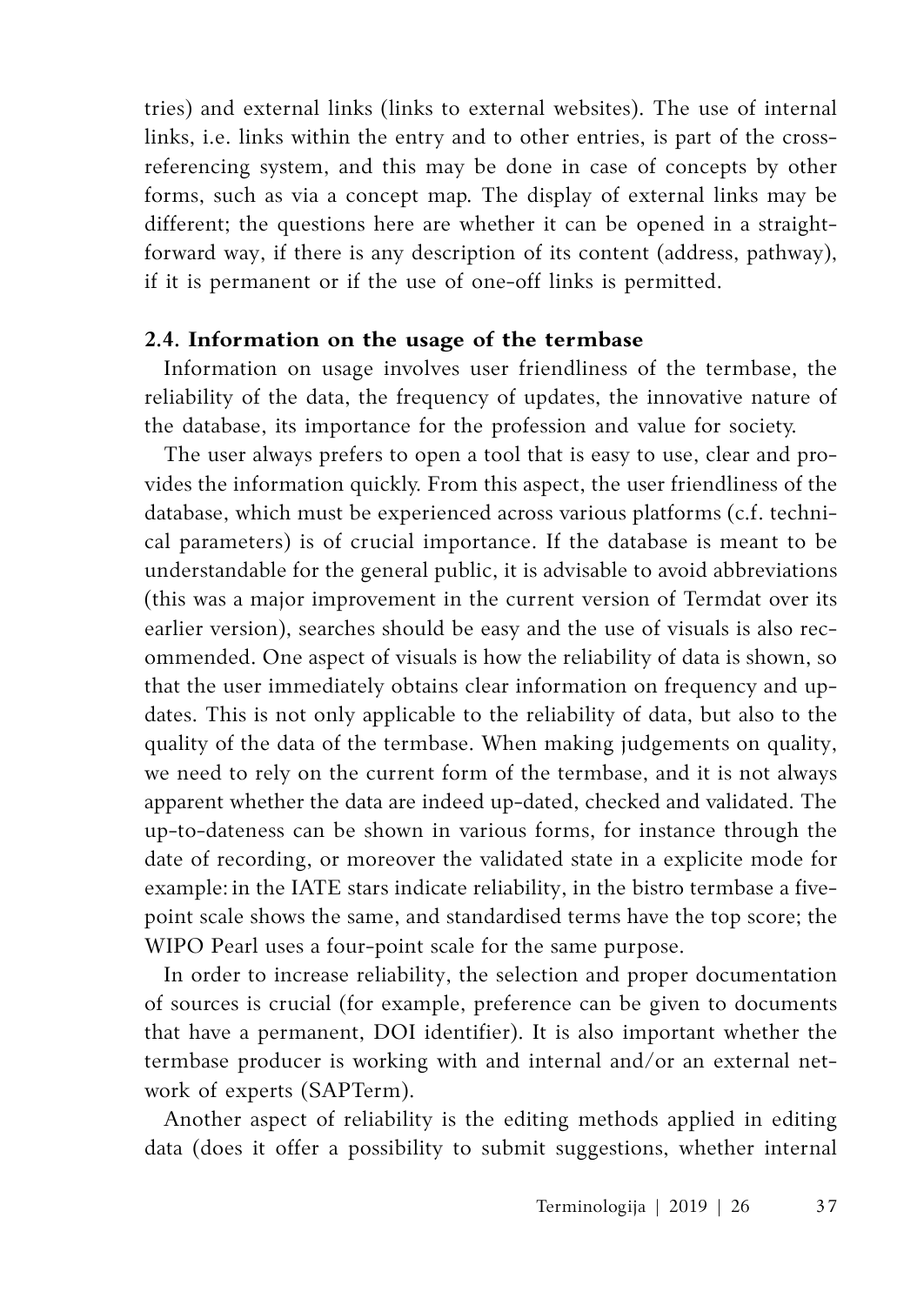and/or external experts are consulted, whether the editing is crowdsourced, does it contain results from machine translation as WIPO Pearl). For instance, the SAPTerm aims to establish a network of experts in each country (Tamás 2015); or whether the editors have cooperation agreements with universities (as IATE and WIPO Pearl). Editing may be done at a central location or locally and then uploaded to a central database (IATE is edited by the translation services of the EU, the Termdat is edited both centrally and in cantons, the UNTERM contains data of various bodies of the UN). In the latter cases the filtering of duplicate entries is a major challenge (see IATE and UNTERM).

Löckinger (2019: 9) examined the research methods of document editors, and evaluated the results of online questionnaires concluding that users make their judgements on quality primarily based on the content (whether it is up-to-date and professional) and usability (user friendliness, display and categorisation of information).

The innovative nature of the database may be reflected in a new kind of display or extra information (concept map, corpus, machine-translation results, video tutorial, e-course), or in whether the data repositories are linked (such as Google images, the IATE and EURLEX database, WIPO Pearl and Patentscope).

Last but not least, the value of the termbase for the profession and its importance for society should also be examined. The questions here are whether the termbase is useful for various expert groups, if it has any relevance for language policy and terminology policy, if the creator of the termbase offers further education, e-training, workshops or opportunities for cooperation (e.g. Termdat, IATE, WIPO).

## CONCLUSIONS: USABILITY OF THE EVALUATION SYSTEM

The criteria for termbases is developed on four categories:

- background information,
- technical parameters,
- information on the content, and
- information on the usage.

The above tentative evaluation system reveals that termbases built on a relatively unified terminological approach and principles still present a wide range of features, because the user requirements against various domains and aims place the emphasis on different editing principles.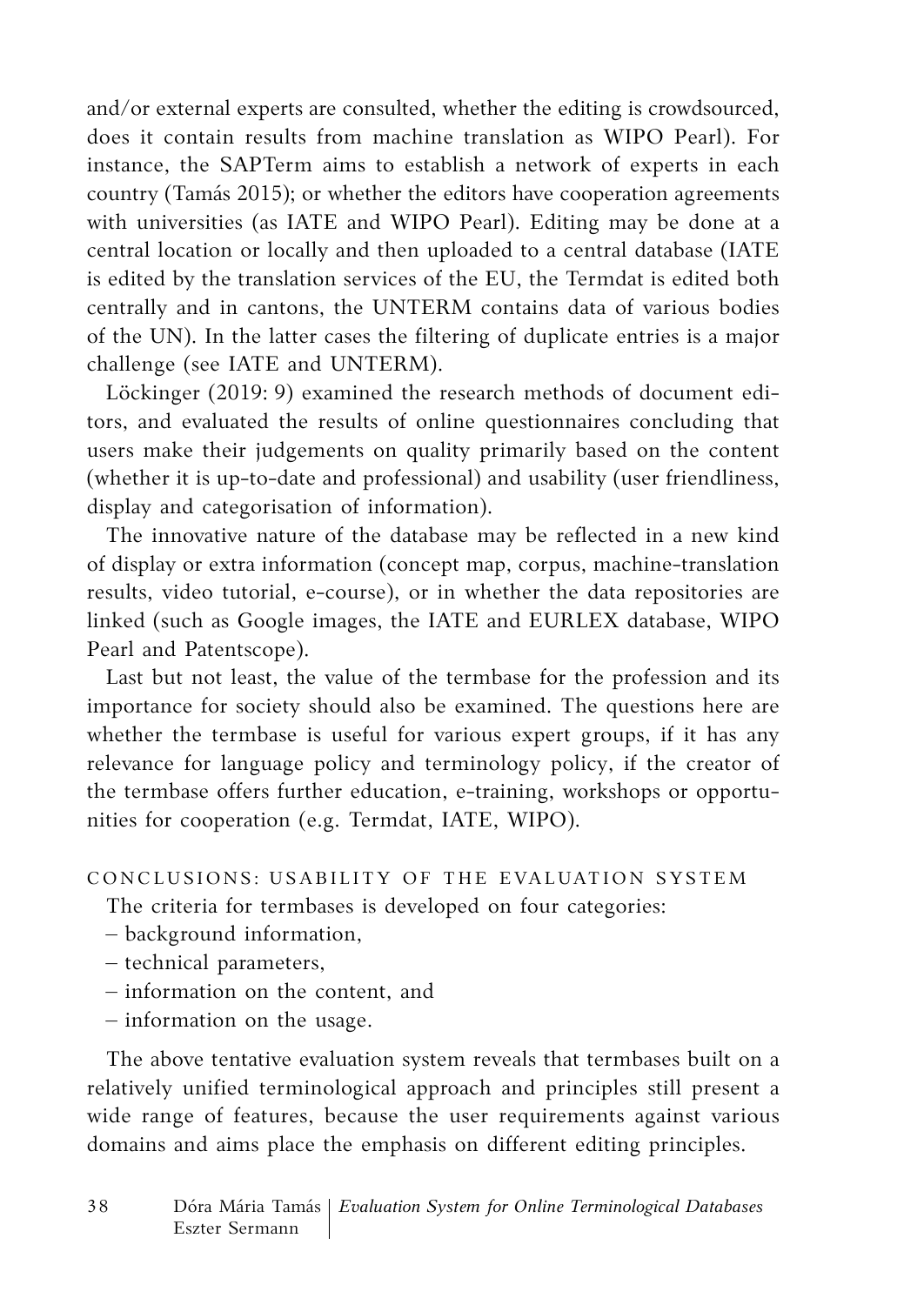In addition, these features are closely related to each other, and often hard to separate (such as editing principles, documentation, reliability and quality). In line with the above we have encountered two kinds of difficulties: on the one hand, the common features are less obvious than in the case of dictionaries, and on the other hand some features belong to more than one criterion. The application of the set of criteria for vocabularies has revealed the differences between the genres of these translation tools of lexicography and terminology and the main characteristics of termbases alike. Nonetheless, the analysis can't be considered as concluded. With a further specification of evaluation criteria, a possible development of a more evident structure on online surfaces and the necessary evolution over time of termbases, it will be possible to work out a more specific description.

Still, we believe that this evaluation system can be useful for obtaining a more thorough understanding and more conscious use of these tools in education, when writing reviews and for translators alike, as already revealed in the case of vocabularies. Applying this evaluation system stepby-step, the user might discover new functions of the tool. It also helps users form and share an objective expert opinion of termbases both orally and in the form of reviews. As we have emphasised at the beginning of the paper, this evaluation system is meant to be tentative. We hope that its comprehensive nature of our analysis might even inspire developers. The genre of termbases itself is closely linked to practical requirements, however it also enables creativity.

#### **REFERENCES**

- Arntz R., Picht H., Mayer F. 2009: *Einfuhrung in die Terminolgiearbeit*, Hildesheim, Zürich, New York: Georg Olms Verlag. (6. Aufl.).
- Arntz R., Picht H., Schmitz K.-D. 2014: *Einführung in die Terminologiearbeit*, Hildesheim / Zürich / New York: Georg Olms Verlag.
- Bessé B. de, Nkwenti-Azeh B., Sager J. C. 1997: Glossary of Terms Used in Terminology. *Terminology* 4, 117–156.

Bowker L. 2015: Terminology and Translation. – *Handbook of Terminology*. H. J. Kocker, F. Steurs (eds.), Amsterdam / Philadelphia: John Benjamins Publishing Company, 304–323.

- Cabré M. T. 1998: *Terminology. Theory, Methods and Applications* (Terminology and Lexicography Research and Practice I), Amsterdam / Philadelphia: John Benjamins.
- Chiocchetti E. 2019: *Terminology Work in South Tyrol: New Approaches, New Termbase, New Domains. Scientific, Administrative and Educational Dimensions of Terminology.* Held at: the 3rd International Conference on Terminology, Lithuania, Vilnius, 17–18 October 2019.

Drewer P., Pulitano D., Schmitz K.-D. 2014: *Terminologiearbeit. Best Practices 2.0*, Köln: Deutscher Terminologie-Tag e.V.

Fóris Á. 2005: *Hat terminológia lecke* [*Six lectures in terminology*], Pécs: Lexikográfia Kiadó.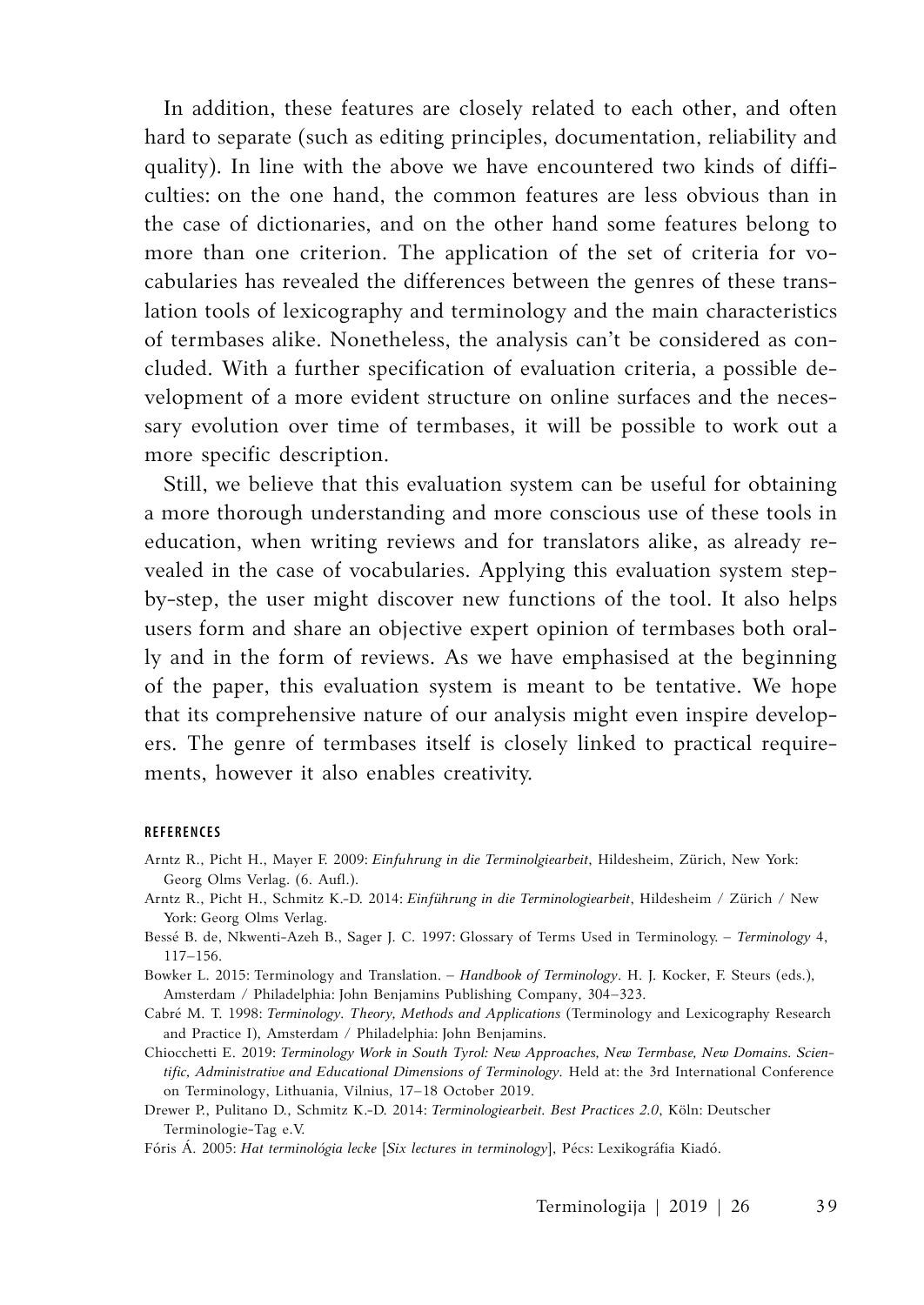- Fóris Á. 2018: *Lexikológiai és lexikográfiai ismeretek magyar (mint idegen nyelv) tanároknak. [Lexicology and lexicography for teachers of Hungarian (as a foreign language)]*. Károli Gáspár Református Egyetem, Magyarnyelv-tanári segédkönyvek, Budapest: L'Harmattan.
- Fóris Á., Rihmer Z. 2007: A szótárak minősítési kritériumairól. [On the Evaluation Criteria for Dictionaries]. *Fordítástudomány* 9(1), 109–113.
- Gaál P. 2012: Szempontrendszer online szótárak minősítéséhez. [Evaluation System for Online Dictionaries]. *Magyar Terminológia* 5(2), 225–250.
- Hartmann R. K. K., James G. 1998: *Dictionary of Lexicography*, Exeter: Routledge.
- Löckinger G. 2019: Fachsprachliche Nachschlagewerke für technische Redakteurinnen und Redakteure Ergebnisse *einer emprischen Studie*. Edition. 15. Jahrgang, 1. Ausgabe. 5–9.
- Magris M., Musacchio M. T., Scarpa F. 2002: *Manuale di terminologia. Aspetti teorici, metodologici e applicativi*, Milano: Editor Hoepli.
- Maslias R. 2014: Combine EU Terminology with Communication and Ontology Research. *Terminology and Knowledge Engineering, 2014*. Jun 2014, Berlin, Germany. Available at: https://hal.archives-ouvertes. fr/hal-01005876.
- Novák B. 2013: A bolzanói bistro olasz–német–ladin jogi terminológiai információs rendszer bemutatása. [Bistro, the Italian-German-Ladin information system for legal terminology]. – *Magyar Terminológia* 6(1), 61–83.
- Novák B., Tamás D. 2013: A svájci jogi-közigazgatási terminológiai adatbank, a TermDat. [TermDat, the Swiss Terminology Database of Law and Public Administration]. – *Magyar Terminológia* 6(2), 207–231.
- Novák B. 2018: *A terminológiai munkafolyamat a minőségi jogalkotásban. Magyar–olasz összehasonlító vizsgálat az alkotmányjogi terminológia területén. [The Role of Terminology Work in Quality Law Making. Hungarian–Italian Comparative Terminology at the Field of Constitutional Law].* Doctoral Thesis University of Pécs, Faculty of Law.
- Kranebitter K., Ralli N. 2019: *Piccola guida per sviluppare strumenti terminologici.* Talk held at: XXIX Convegno Ass. I. Term, Terminologie e vocabolari: lessici specialistici e tesauri, glossari e dizionari. Accademia della Crusca, Villa Medicea di Castello, Firenze, 30–31 May 2019.
- Reinke U. 2012: Terminologiearbeit fur und mit Sprachtechnologie. *Terminologieprozesse und Terminologiewerkzeuge*. F. Mayer, K.-D. Schmitz (eds.), Akten des Symposions. Heidelberg, 19–21. April 2012, Deutscher Terminologie-Tag e.V, Köln: SDK Systemdruck Koln GmbH & Co. KG, 101–118.
- Sager J. C. 1990: *A Practical Course in Terminology Processing*, Amsterdam / Philadelphia: John Benjamins Publishing Company.
- Schmitz K.-D., Drewer P. 2017: *Terminologiemanagement. Grundlagen, Methoden, Werkzeuge*, Berlin: Springer Vieweg Verlag.
- Schmitz K.-D. 2012: Using International Standards for Terminology Exchange. *Terminologija* 19, 33–38. Available at: http://lki.lt/wp-content/uploads/2017/06/Terminologija-19-ilovepdf-compressed.pdf [accessed 05.08.2019].
- Sermann E., Tamás D. 2010: Hogyan definiálhatjuk a fordítói adatbázist? Egy olasz és egy spanyol fordítói terminológiai adatbázis vizsgálata. [How to Define the Translation Database? Study of an Italian and a Spanish Translation Oriented Termbase]. – *Nyelvek találkozása a fordításban. Doktori kutatások Klaudy Kinga tiszteletére.* K. Károly, Á. Fóris (eds.), Budapest: ELTE Eötvös Kiadó, 101–115.
- Sermann E. 2011: A terminológiai szabványosítás szerepe a lokalizáció folyamatában. [The Role of Terminology Standardization in Localisation]. – *Fordítástudomány* 13(2), 72–87.
- Sermann E. 2013: *A terminológiai szabványosítás és a terminológiai harmonizáció fordítási vonatkozásai. [The Translational Aspects of Terminology Standardisation and Terminology Harmonisation].* Doctoral dissertation (Manuscript), Budapest: ELTE.
- Sermann E., Tamás D. 2013: Elektronikus szótár vagy terminológiai adatbázis? [Electronic Dictionary or Termbase?]. – *Társadalmi változások, nyelvi változások. A XXII. MANYE Kongresszus előadásai. Szeged 2012. április 12–14.* Sz. Tóth (ed.), Budapest–Szeged: MANYE–Szegedi Egyetemi Kiadó Juhász Gyula Felsőoktatási Kiadó, 450–454. Available at: http://mek.oszk.hu/11700/11730/.
- Sermann E. 2019: A terminológiai munkafolyamatok és a fordítás szempontjából releváns ISO-szabványok. [ISO Standards Relevant for Terminology Work and Translation]. – *A szabványosítás fordítási és terminológiai vonatkozásai.* Á. Fóris, A. Bölcskei (eds.), Budapest, L'Harmattan.
- Sermann E. 2019: Terminológiai adatbázisok mint a nyelvi korlátok áthidalásának eszközei. Magyar nyelven (is) elérhető néhány terminológiai adatbázis tartalmi és szerkezeti vizsgálata. [Termbases as the Means to
- 4 0 Dóra Mária Tamás *Evaluation System for Online Terminological Databases* Eszter Sermann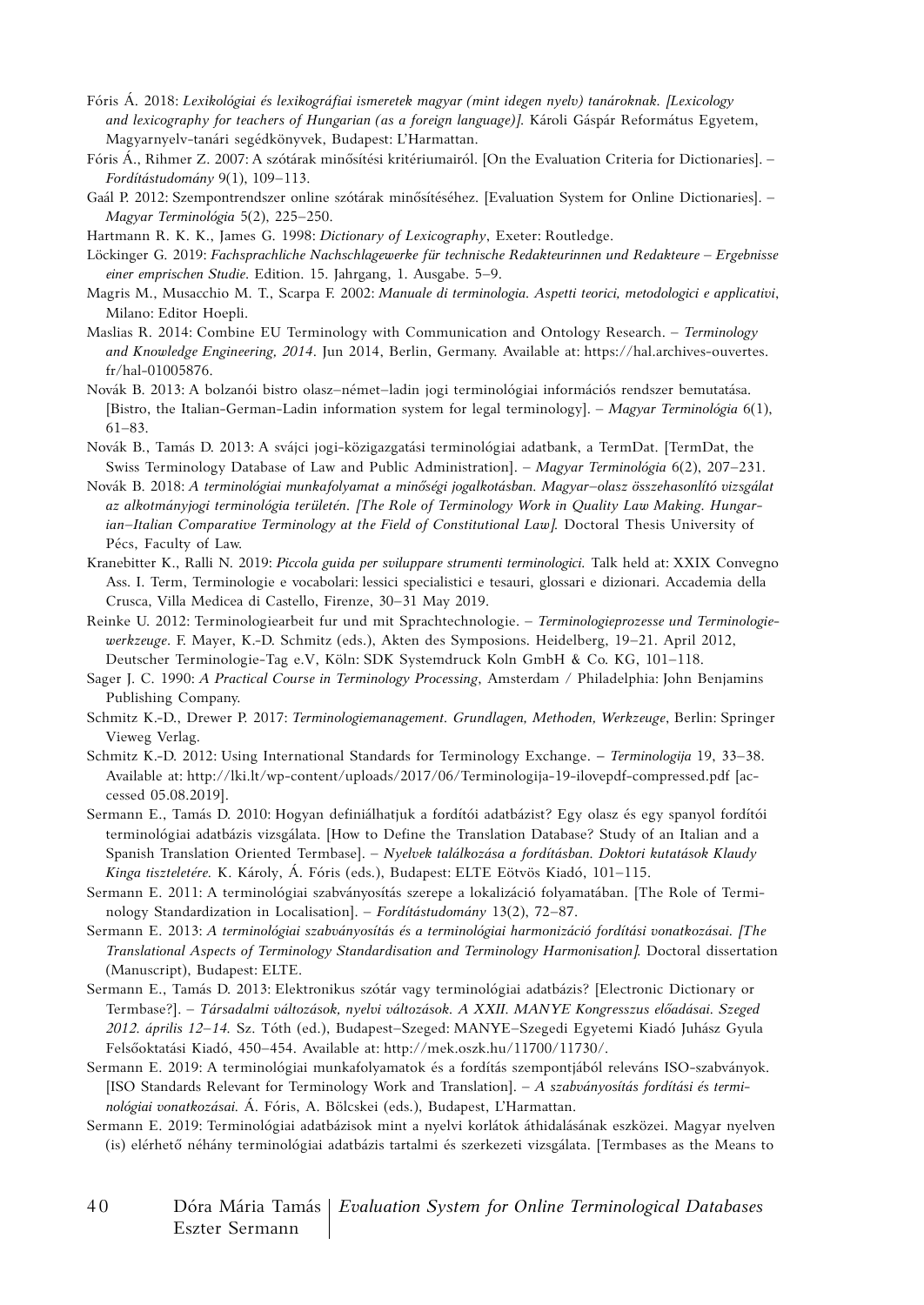Surpass Language Barriers. Content and Structural Analysis of Some Termbases (also) Available in Hungarian]. – *Acta Historiae Litterarum Hungaricarum. Acta Universitatis Szegediensis* 34(3), 149–169.

- Tamás D. 2010: La Knowledge Base EOHS Term, ossia un vocabolario Online Creativo. *Corvinus nyelvi napok, "Kreativitás és nyelv". 2009. szeptember 23–24.* G. Cs. Dávid, A. Zelényi (eds.), Budapesti Corvinus Egyetem IOK Alkalmazott Nyelvészeti Kutató- és Továbbképző Központ, Budapest: Aula, 349–355.
- Tamás D. 2013: Az olaszországi Bolzano autonóm megyében élő kisebbségek jogainak védelméről és a bistro terminológiai projekt létrejöttének hátteréről. [On the Protection of Rights of the Minority Communities Living in the Autonomous County of Bolzano, and the Bistro Terminology Project]. – *Magyar Terminológia* 6(1), 41–60.
- Tamás D. M. 2014: *A gazdasági szakszövegek fordításának terminológiai kérdéseiről*. [*The Terminological Aspects of the Translation of Economic Texts*], Fordítástudományi értekezések I, Budapest: ELTE BTK Fordító- és Tolmácsképző Tanszék.
- Tamás D. 2015: Az SAPterm terminológiai adatbázis vizsgálata. [The Study of SAPterm Termbase]. *A fordítás titkos ösvényein. Doktori kutatások Klaudy Kinga tiszteletére II.* K. Károly, Á. Fóris (eds.), Budapest: ELTE Eötvös Kiadó, 211–230. Available at: http://www.eltereader.hu/media/2018/05/A\_forditas\_titkos\_osvenyein\_READER.pdf.
- Tamás D. M. 2018: Miért rögzítsünk jogi szakszavakat terminológiai adatbázisokban? [Why Should We Record Legal Terms in Termbases?]. – *Magyar Jogi Nyelv* 2(2), 30–32. Available at: https://joginyelv.hu/ beszamolo-a-jog-es-terminologia-cimu-konferenciarol/.
- Tamás D. M. 2019a: A IUSTerm jogi és közigazgatási terminológiai adatbázis háttérmunkálatainak tapasztalatairól. [IUSTerm Terminological Database of Law and Public Administration: A Glimpse Behind the Scenes]. – *Diszciplínák találkozása – nyelvi közvetítés a XXI. században*. Sz. Szoták (ed.), Budapest: OFFI Zrt, 260–281. Available at: https://150.offi.hu/kiadvanyok/
- diszciplinak-talalkozasa-nyelvi-kozvetites-21-szazadban.
- Tamás D. M. 2019b: *A terminológiai adatbázisok mint a terminológia-stratégia eszközei. [Terminology Databases as Means of Terminology Strategy].* Talk held at: Terminológia-stratégiai kihívások a magyar nyelv vonatkozásában. [Challenges of Terminology Strategy in the Hungarian Language Area], Budapest: OFFI–L'Harmattan, 105–119 (In press).

#### **SOURCES**

*12620: 2019 Management of Terminology Resources ‒ Data Category Specifications. 3th edition [2019.05].*

*12620: 2009 Terminology and Other Language and Content Resources – Specification of Data Categories and Management of a Data Category Registry for Language Resources.*

12620: 1999 Computer Applications in Terminology - Data Categories.

*ISO 16642: 2017 Computer Applications in Terminology ‒ Terminological Markup Framework. 2nd edition [2017.11].*

#### **Online sources:**

http://www.datcatinfo.net [accessed 05.08.2019]

https://ec.europa.eu/education/knowledge-centre-interpretation/events/jiamcatt-2019\_en [accessed 05.08.2019]

http://www.eurac.edu/en/research/autonomies/commul/Pages/default.aspx www.isocat.org [accessed 10.03.2013]

https://www.termcat.cat/en/recursos/productes-multimedia/termtest-dictionary-self-assessment-test [accessed 05.08.2019]

https://www.wipo.int/reference/en/wipopearl/news/2019/news\_0003.html [accessed 14.03.2019]

#### **T e r m b a s e s :**

bistro http://bistrosearch.eurac.edu/ [accessed 14.03.2019] DINTerm https://www.din.de [accessed 14.03.2019] Cercaterm https://www.termcat.cat/ca/cercaterm [accessed 06.08.2019]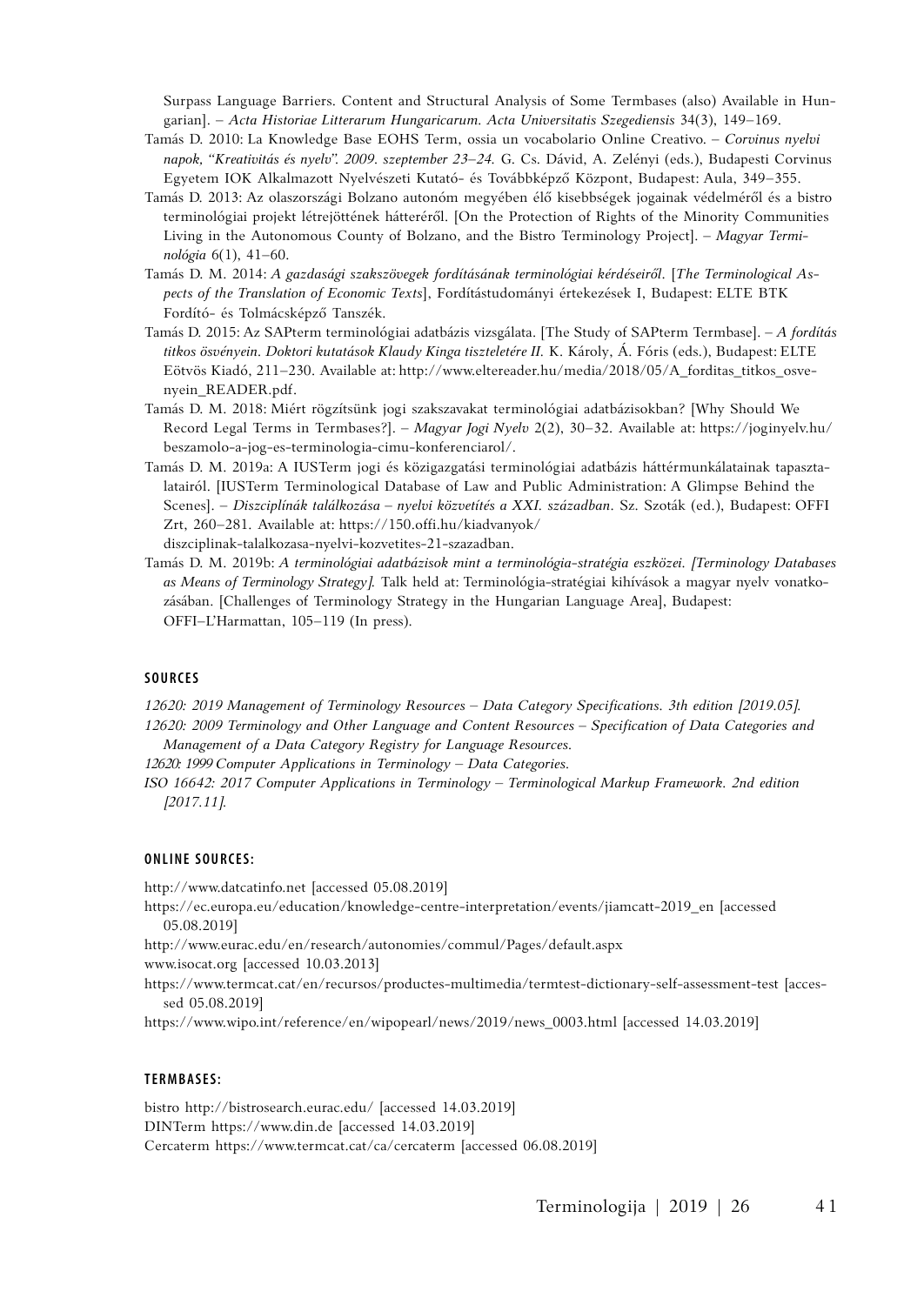Evronim http://prevodjenje.mei.gov.rs/evronim/index.php?jezik=engl [accessed 05.08.2019] eohsterm www.eohsterm.org [accessed 14.03.2019] EUROTERMBANK (https://www.eurotermbank.com/) [accessed 05.08.2019] EUSKALTERM (http://www.euskadi.eus/web01-apeuskal/eu/q91EusTermWar/kontsultaJSP/q91aAction.do) [accessed 05.08.2019] France Terme (http://www.culture.fr/franceterme) [accessed 05.08.2019] IATE https://iate.europa.eu; https://iate.europa.eu/home [accessed 14.03.2019] SAPTerm www.sapterm.com [accessed 16.03.2019] Termdat www.termdat.ch [accessed 15.03.2019] Termium Plus https://www.btb.termiumplus.gc.ca [accessed 14.03.2019] Verwaltungsglossar https://www.sprachressourcen.at/verwaltungsglossar/ [accessed 05.08.2019] WIPO Pearl https://www.wipo.int [accessed 15.03.2019] Termin https://jogi-terminologia.im.gov.hu/ [accessed 14.03.2019] UNTERM (http://untermportal.un.org) [accessed 05.08.2019]

#### **AP PENDIX**

EVALUATION SYSTEM FOR ONLINE TERMINOLOGICAL DATABASES

## **I. Background information on central termbases**

- A) GENERAL BACKGROUND
	- 1. A survey of the termbases at the given domain:
		- historical background, date of creation, evolution, newly implemented or improved version of a former database;
		- diachronic (former versions) or synchronic description;
		- relationship with other termbases within or outside the organisation.
	- 2. Grouping based on aim:
		- language policy and terminology policy aims;
		- translation-oriented termbase;
		- standardisation purposes.
- B) Immediate background
	- 1. The characteristics of the organisation that produced the termbase: – the background to the organisation, whether it has a national or international scope, domain, funding and type of organisation: international organisation, public administrative agency, research institute, university, translation agency.
	- 2. Target users:
		- native speakers, speakers having a majority or minority status;
		- translators;
		- experts of a specific domain, e.g. engineers, lawyers, doctors etc.
- 4 2 Dóra Mária Tamás *Evaluation System for Online Terminological Databases* Eszter Sermann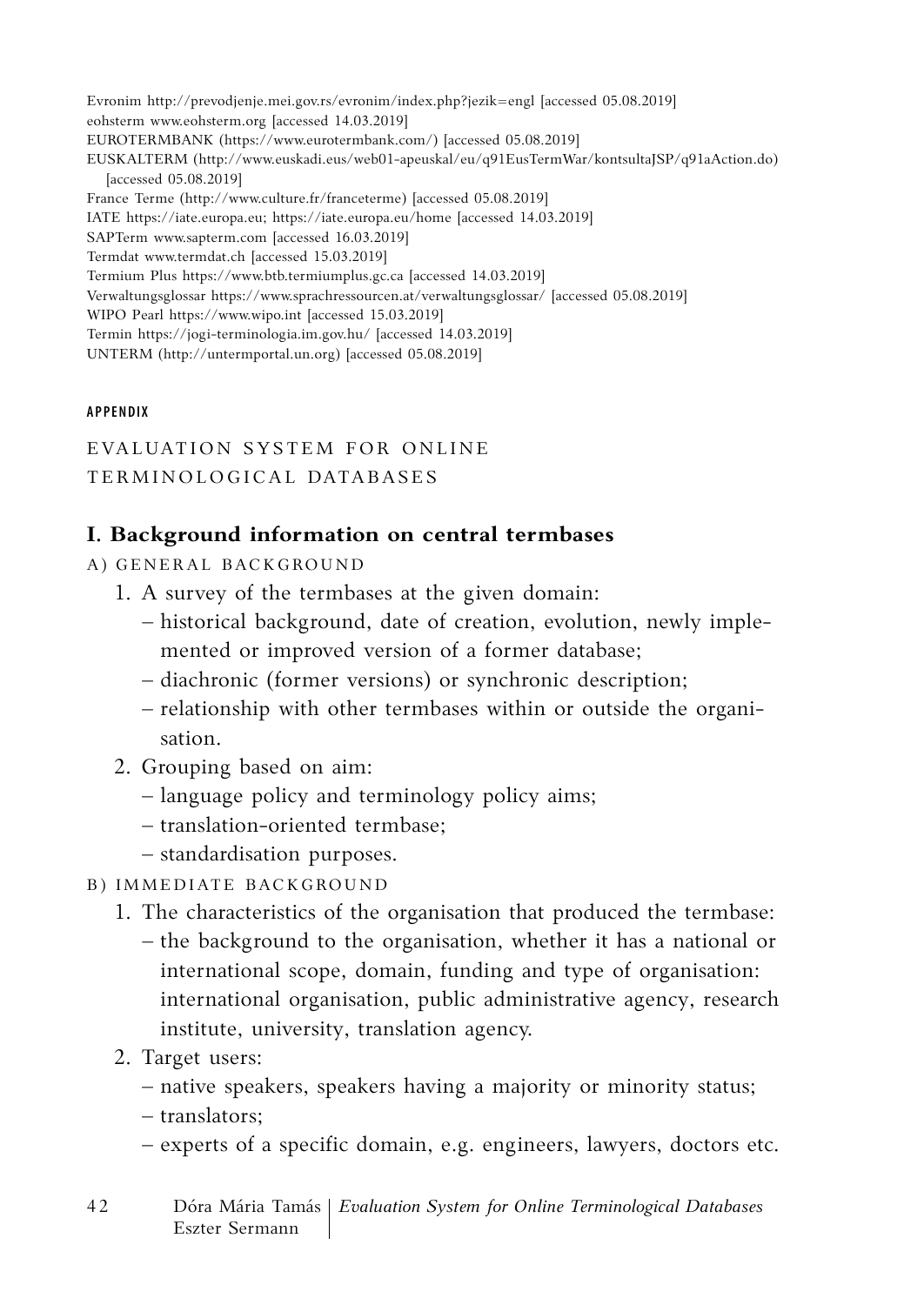- 3. Intended purpose:
	- descriptiveness;
	- prescriptiveness.

## **II. Technical parameters of a termbase**

- A) THE SOFTWARE
	- bespoke;
	- hybrid;
	- commercially available.
- B) Accessibility of the termbase
	- open or restricted;
	- downloading of data allowed, supported platforms (e.g. smart phone, tablet).

# **III. Information on the content of the termbase**

- A) GENERAL FEATURES OF THE DATABASE
	- 1. Concept oriented:
		- purely onomasiological approach;
		- hybrid approach, containing semasiological elements as well.
	- 2. Simple, traditional or complex termbases:
		- number of structural elements (termbase, concept map, corpus);
		- level of detail in entries: type and number of data categories.
- B) Detailed structure of the database
	- 1. At the level corresponding to megastructure:
		- directions for use and other forms of help: forum, chat service for users facing difficulties;
		- availability of copyright;
		- information on the number of concepts/entries and terms;
		- number of languages: monolingual, bilingual, multilingual;
		- number of domains and sub-domains.
	- 2. At the level corresponding to macrostructure:
		- search options: simple or advanced for terms, in the domain, subdomain, for word fragments; linguistic search only or concept map search as well; search in aligned corpus; links giving access to other data repositories;
		- display and organisation of search results (hit list or lack of);
		- nature of shown information (text, image, multimedia).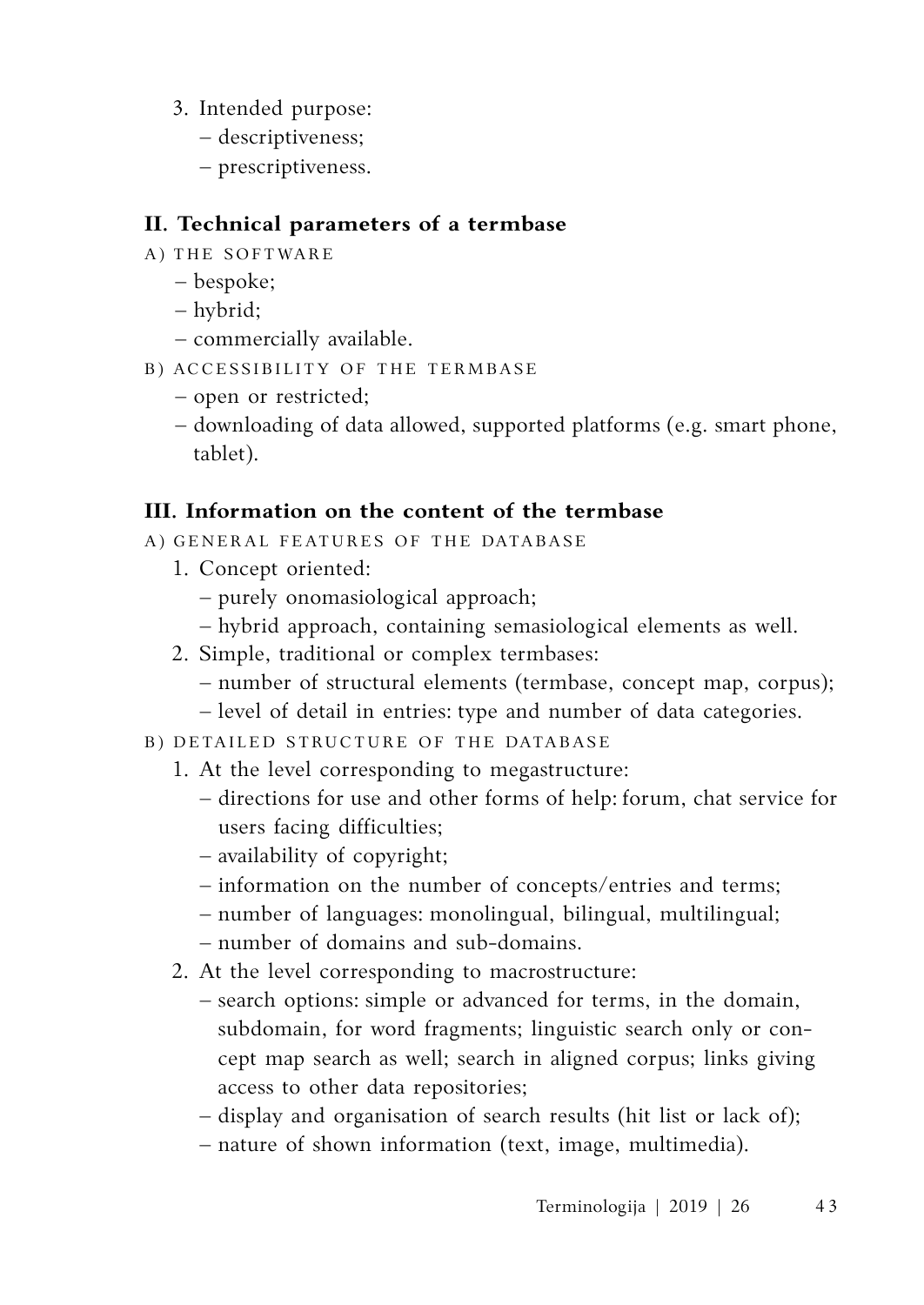- 3. At the level corresponding to microstructure:
	- number of data categories and extent of elaboration;
	- types of data categories and its organisation:
		- display of data categories and clarity of entries: order and labelling of data categories;
		- respect for principles of terminology data modelling: beyond being concept oriented is there term autonomy, the level of realisation of a three-level hierarchical structure (entry level – index level – term level, if transparent through external descriptions), data elementarity and granularity;
		- mandatory and optional data fields;
		- data categories as per the work methods: is there a definition or not; the number of language variants of the definition; weather a definition can be replaced by a context; definition is for one concept or is there a contrastive purpose (e.g. existence of the data category of equivalence);
		- choice of data categories based on aims/subfield of terminology: standardisation, translation or language policy;
		- choice of data categories based on specific requirements of the domain (e.g. illustrations in an engineering termbase).
- 4. At the level corresponding to mesostructure:
	- cross references (links within the entries, links among entries);
	- external links (to other websites or repositories);
	- appearance of links (can be opened, accessibility, description of content).

# **IV. Information on the usage of the termbase**

- A) User friendliness of the database
	- understandability;
	- use of abbreviations;
	- visual elements;
	- easy to search.
- B) Updates
	- frequency of updates;
	- general state of up-to-dateness (dates of recording).
- C ) Reliability of data
	- documentation: sources and their indication, information on reliability in each entry and its marking; date of recording for up-to-
- 4 4 Dóra Mária Tamás *Evaluation System for Online Terminological Databases* Eszter Sermann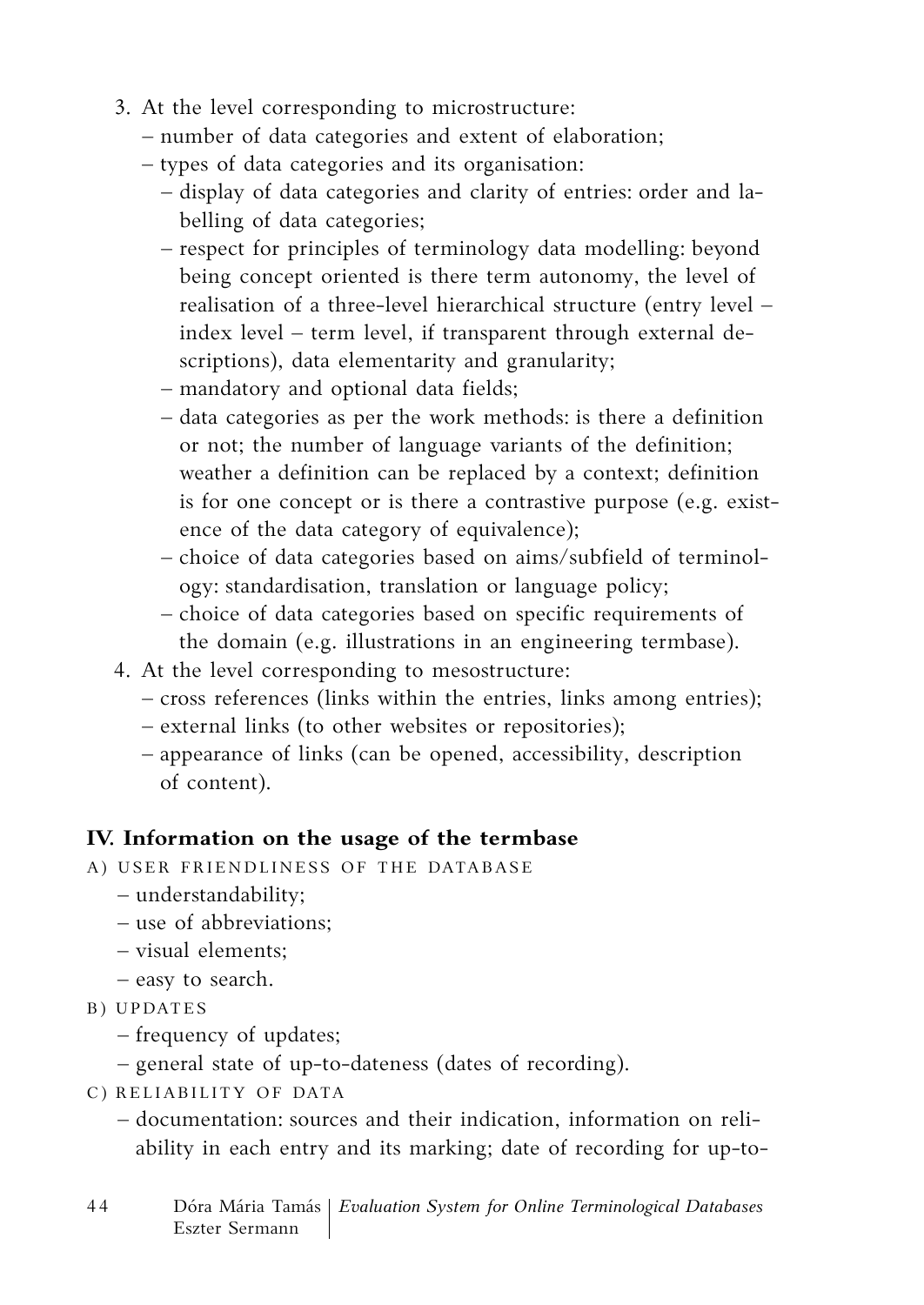dateness; star, icon, text to indicate reliability for the validated state; written sources, internal or external network of experts; the use of permanent or one-off links;

- editing options and reliability: organisational with internal and/or external experts, cooperation with other organisations, possibility for individual submissions, crowd-sourced and checked, results from machine translation with indication etc.
- D) THE INNOVATIVE NATURE OF THE DATABASE
	- contains extra elements: concept map, corpus;
	- extra information: video tutorial, e-course;
	- innovative display or lack thereof.
- E) Value of the termbase for society and its importance for the profession
	- aspects of language strategy and terminology policy;
	- scope and type of experts interested;
	- opportunities for training, e-course, workshop, or cooperation agreements (e.g. with universities).

#### **Internetinių terminų bazių vertinimo sistema**

#### Santrauka

Straipsnyje siekiama pateikti visapusišką klasifikavimo ir vertinimo sistemą, kuri būtų objektyvus pagrindas siekiant suprasti, aprašyti, klasifikuoti, vertinti ir peržiūrėti svarbiausias didesnių organizacijų internetines terminų bazes. Tokios visapusiškos leksikografinių žanrų, t. y. spausdintų ir internetinių žodynų, klasifikacijos jau esama, tačiau internetinėms terminų bazėms taikomos klasifikacijos nėra. Tyrimas grindžiamas Vengrijoje ir kitose šalyse paskelbta leksikografijos ir terminologijos sričių literatūra, ISO standartais, kelių internetinių terminų bazių, dalinės klasifikacijos analize, autorių atliktais tyrimais.

Terminų bazėms taikytinų kriterijų rinkinys parengtas atsižvelgiant į keturias svarbiausias kategorijas: pagrindinę informaciją, techninius parametrus, turinio informaciją ir naudojimą. Straipsnyje taip pat pateikiama schema, kurią būtų nesunku naudoti seminarų ar pamokų metu. Pamažu taikydamas tokį kriterijų rinkinį, vartotojas gali įgyti vis daugiau žinių ar net atrasti naujų funkcijų.

Preliminarioji vertinimo sistema atskleidžia, kad taikant beveik vienodus terminologinius metodus kuriamos terminų bazės turi tam tikrų ypatumų, nes įvairių sričių vartotojų poreikiai ir keliami tikslai numato skirtingus redagavimo principus. Be to, kai kurie ypatumai yra glaudžiai susiję ir juos dažnai sunkoka atskirti (pvz.: redagavimo principai, dokumentacija, patikimumas, kokybė).